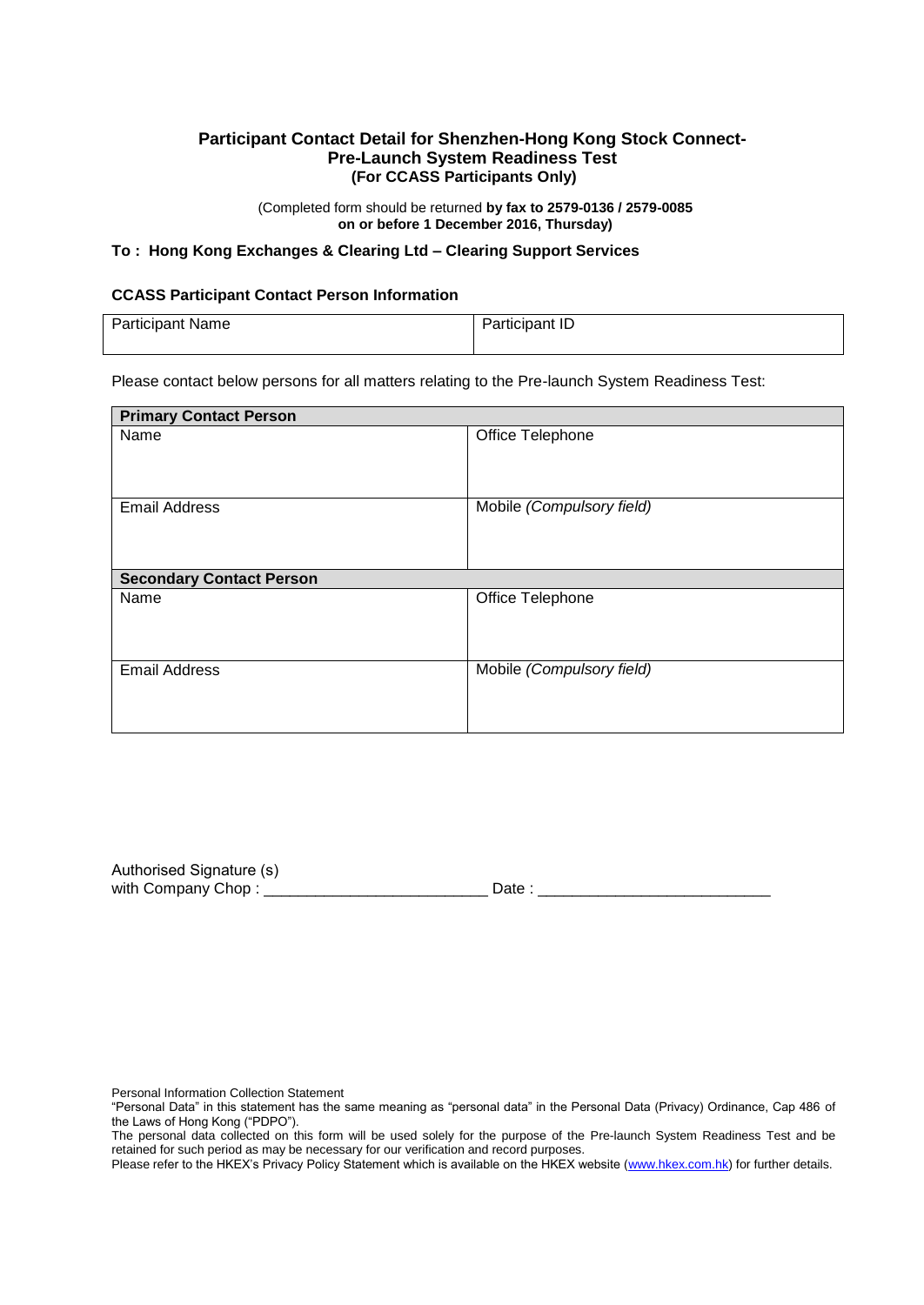

# **Shenzhen-Hong Kong Stock Connect**

# **Pre-launch System Readiness Test**

# **CCASS Participant Information Package**

## **(3 December 2016)**

Issue Date: 25 November 2016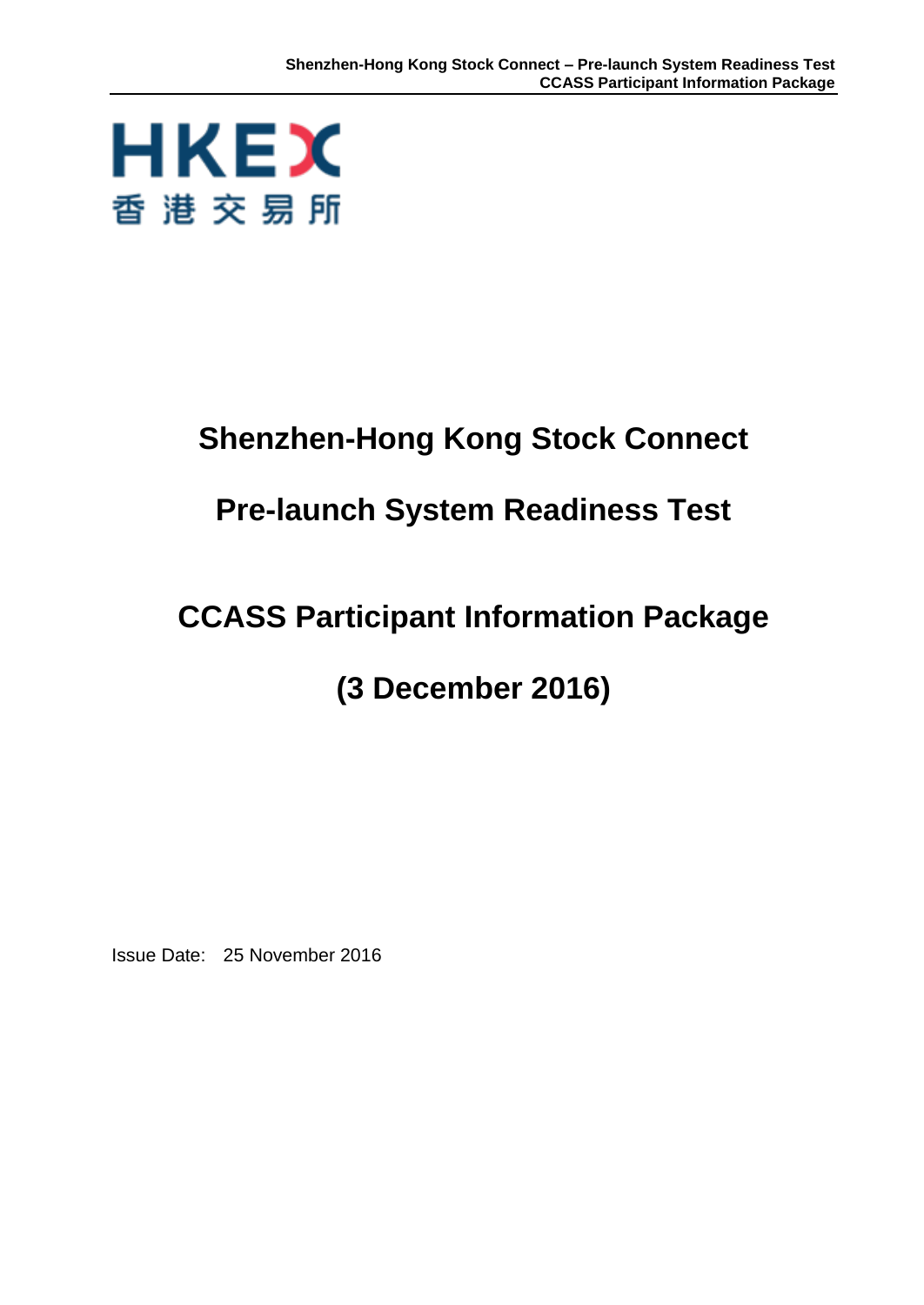#### **IMPORTANT INFORMATION**

The information contained in this document is for general informational purposes only and does not constitute an offer, solicitation or recommendation to buy or sell any securities or to provide any investment advice or service of any kind. This document is not directed at, and is not intended for distribution to or use by, any person or entity in any jurisdiction or country where such distribution or use would be contrary to law or regulation or which would subject Hong Kong Exchanges and Clearing Limited ("**HKEX**"), The Stock Exchange of Hong Kong Limited ("**SEHK**"), Hong Kong Securities Clearing Company Limited ("**HKSCC**"), Shenzhen Stock Exchange ("**SZSE**"), Shanghai Stock Exchange ("**SSE**") and China Securities Depository and Clearing Corporation Limited ("**ChinaClear**") (together, the "**Entities**", each an "**Entity**"), or any of their affiliates, or any of the companies that they operate, to any registration requirement within such jurisdiction or country.

No section or clause in this document may be regarded as creating any obligation on the part of any of the Entities. Rights and obligations with regard to the trading, clearing and settlement of any securities effected on the SZSE, SSE and SEHK, including through the Shenzhen-Hong Kong Stock Connect or the Shanghai-Hong Kong Stock Connect (together "**Stock Connect**"), shall depend solely on the applicable rules of the relevant exchanges and clearing houses, as well as the applicable laws, rules and regulations of Mainland China and Hong Kong.

Although the information contained in this document is obtained or compiled from sources believed to be reliable, none of the Entities guarantee the accuracy, validity, timeliness or completeness of the information or data for any particular purpose, and the Entities and the companies that they operate shall not accept any responsibility for, or be liable for, errors, omissions or other inaccuracies in the information or for the consequences thereof. The information set out in this document is provided on an "as is" and "as available" basis and may be amended or changed in the course of implementation of Stock Connect. It is not a substitute for professional advice which takes account of your specific circumstances and nothing in this document constitutes legal advice. HKEX and its subsidiaries shall not be responsible or liable for any loss or damage, directly or indirectly, arising from the use of or reliance upon any information provided in this document or the presentation given.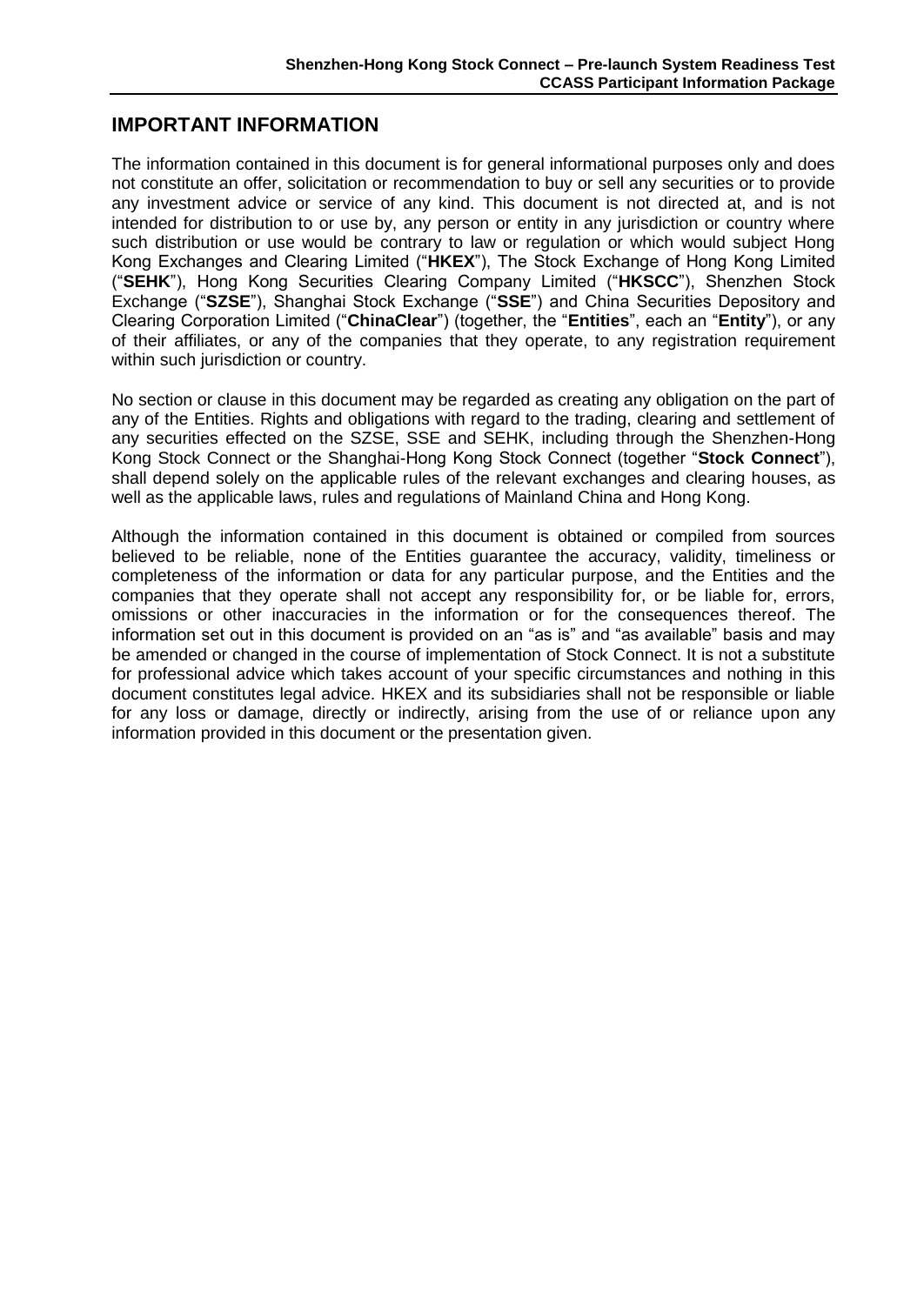## **Table of Contents**

| $\mathbf{1}$ .                                       |                                                                                                                                                                                                                             |  |
|------------------------------------------------------|-----------------------------------------------------------------------------------------------------------------------------------------------------------------------------------------------------------------------------|--|
| 2.                                                   |                                                                                                                                                                                                                             |  |
| 2.1<br>2.2                                           |                                                                                                                                                                                                                             |  |
| 3                                                    |                                                                                                                                                                                                                             |  |
| $\overline{\mathbf{4}}$                              |                                                                                                                                                                                                                             |  |
| 4.1<br>4.2<br>4.3<br>4.4<br>4.5<br>4.6<br>4.7<br>4.8 |                                                                                                                                                                                                                             |  |
| 5                                                    |                                                                                                                                                                                                                             |  |
| 5.1<br>5.2                                           |                                                                                                                                                                                                                             |  |
| 6                                                    |                                                                                                                                                                                                                             |  |
| $\overline{7}$                                       |                                                                                                                                                                                                                             |  |
|                                                      | APPENDIX B3: SUGGESTED REPORTS / DATA FILES VERIFICATION FOR THE TEST 14<br>APPENDIX C: PROCEDURES TO CHANGE THE PRE-DEFINED "REPORT DIRECTORY" FOR<br>DOWNLOAD OF TESTING CCASS REPORTS AND DATE FILES VIA "REPORT PROFILE |  |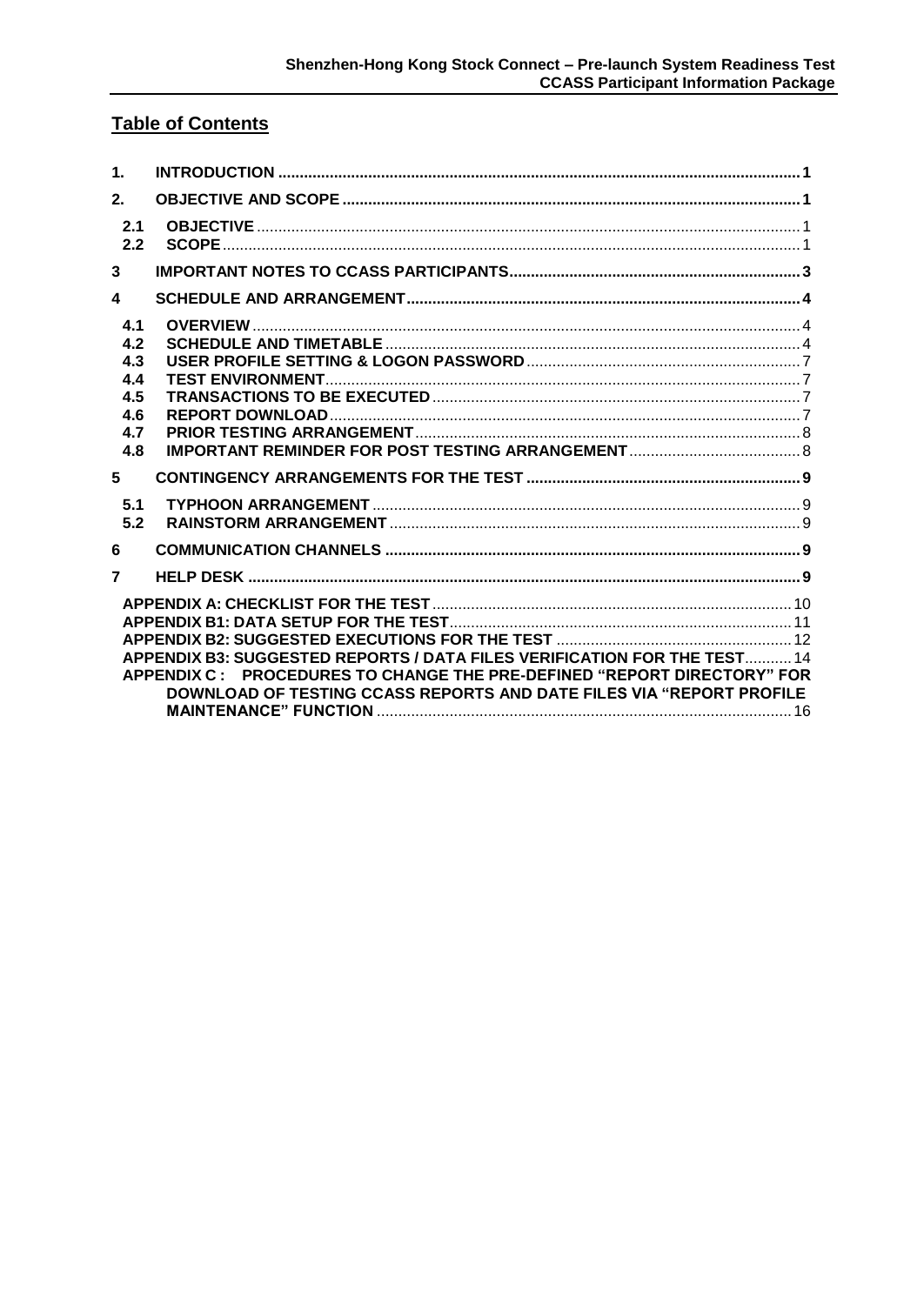#### <span id="page-4-0"></span>**1. Introduction**

Prior to the business launch of Shenzhen-Hong Kong Stock Connect on 5 December 2016, HKEX will arrange an optional Pre-launch System Readiness Test (Test) on 3 December 2016 (Saturday) for CCASS Participants to verify their system and operational readiness prior to launch of Shenzhen-Hong Kong Stock Connect. All CCASS Participants are welcomed to participate in the Test to familiarize with the CCASS processing after the rollout of Shenzhen-Hong Kong Stock Connect, and provide feedback of the Test, if any, to our hotline at 2979-7123.

This Information Package is designed to assist CCASS Participants in planning and preparing for the Test. CCASS Participants should read this Information Package carefully and make necessary preparation before conducting the Test. A copy of this document should also be passed to their IT support or system vendor to ensure the availability of proper technical support before and during the Test.

#### <span id="page-4-1"></span>**2. Objective and Scope**

#### <span id="page-4-2"></span>**2.1 Objective**

The Test provides an opportunity for CCASS Participants to conduct an end-toend examination from their back office system (BOS) and internal operational processes to the CCASS interface to practise their operations and procedures to clear and settle transactions related to Shenzhen A shares market and Shanghai A shares market activities.

#### <span id="page-4-3"></span>**2.2 Scope**

The Test will simulate the clearing and settlement activities on T day. CCASS will start processing from 3<sup>rd</sup> SI matching of China Connect Markets until the final ATI / final STI batch validation run.

Notes:

1) GCPs who would participate in the Test should ensure their Non-Clearing Participant clients (NCPs) would also participate in the Test. The GCP-NCP stock account mapping for A shares will follow the production setting upon launch.

CCASS online session will be provided during the Test for CCASS Participants to:

- perform clearing and settlement activities of trades and/or transactions arise from Hong Kong stock market and Northbound Trading;
- perform various CCASS online maintenance and enquiry functions
- download and verify various CCASS reports/data files; and
- upload various CCASS batch transfer files with transactions in relation to Hong Kong market, Shanghai and Shenzhen A shares markets, where applicable.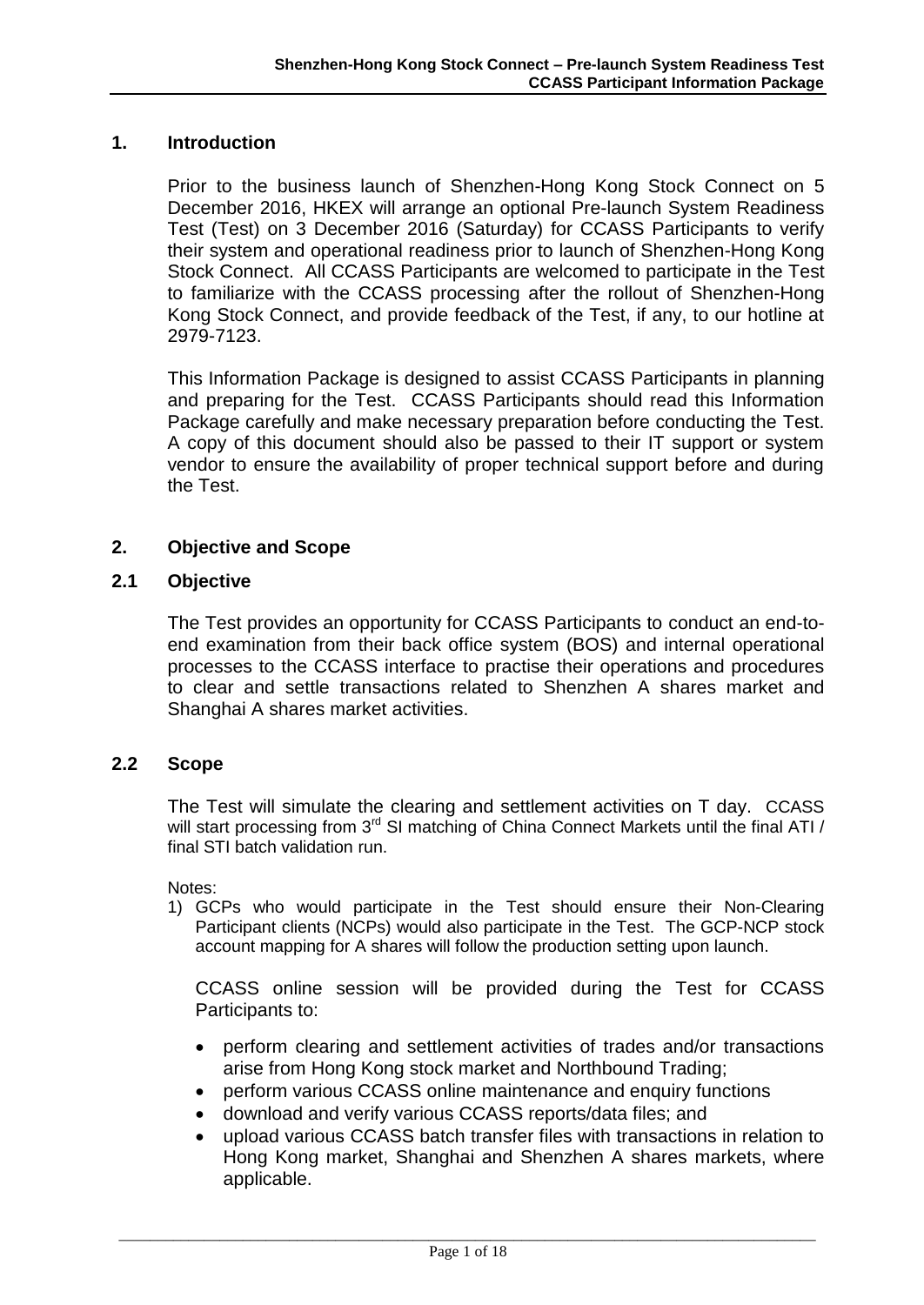| <b>Execution Date</b> | <b>Time</b> | <b>Logical Date</b> | <b>Major Event</b>                                                                                                                                                                 |
|-----------------------|-------------|---------------------|------------------------------------------------------------------------------------------------------------------------------------------------------------------------------------|
| 3 Dec 2016            | 11:00       | $-13$ Dec 2016      | <b>Simulate China Connect Markets</b>                                                                                                                                              |
| (Sat)                 | 15:15       | $(Sat)^*$           | stock settlement on T day, CCASS<br>will start processing from 3 <sup>rd</sup> SI<br>matching of China Connect Markets<br>until the final ATI / final STI batch<br>validation run. |

*\*Assume 3 Dec 2016 (Sat) is a normal business day.*

CCASS Participants who are also Exchange Participants are required to refer to the Shenzhen-Hong Kong Stock Connect Exchange Participant Information Package on Pre-launch System Readiness Test regarding Trading arrangement.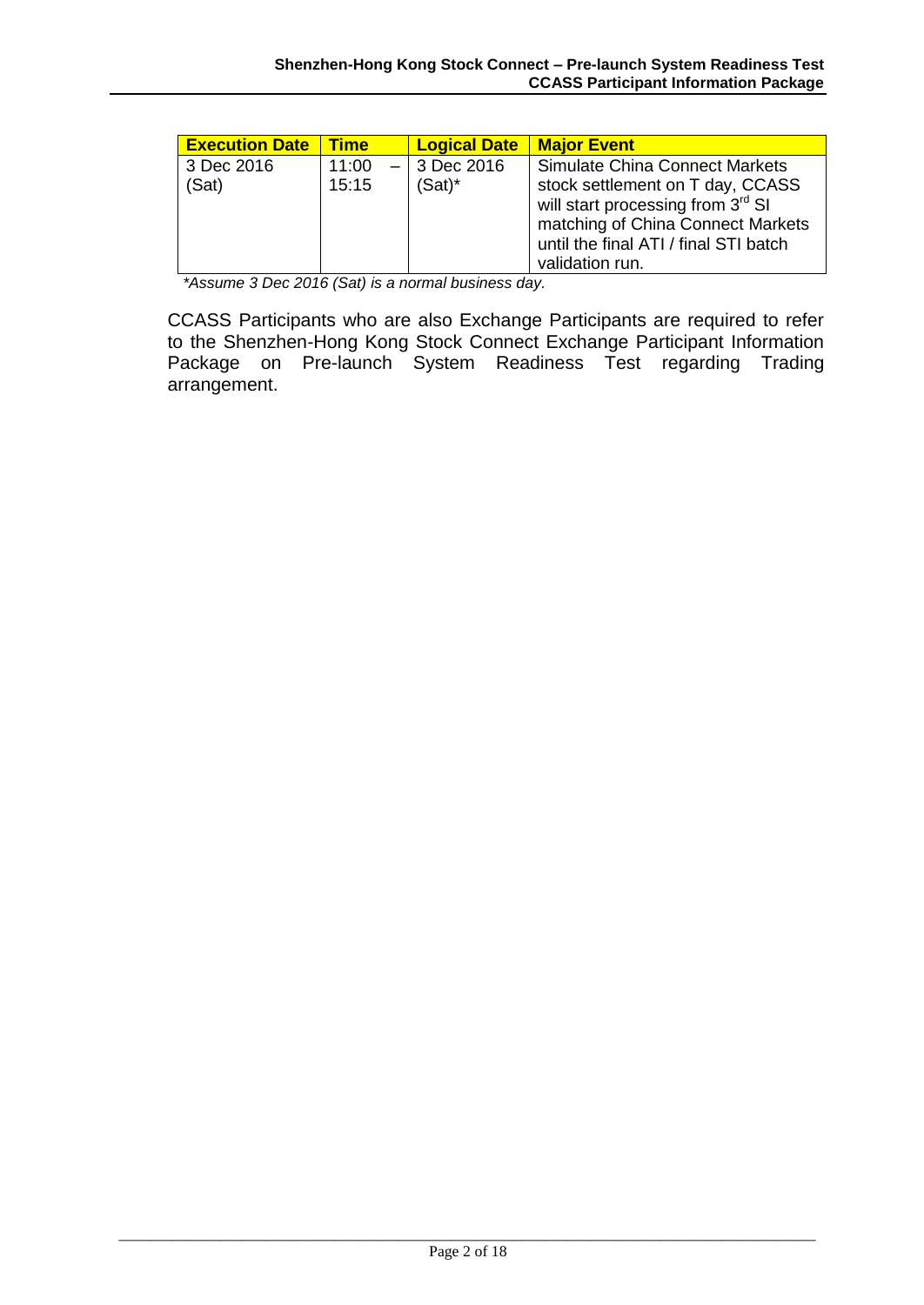#### <span id="page-6-0"></span>**3 Important Notes to CCASS Participants**

CCASS Participants should note the following arrangements for the preparation and execution of the Test:

- a) Participants should use their existing CCASS Terminals (C3T) and/or Participant Gateway (PG) to access CCASS during the Test. *Participants are reminded to remove ALL testing batch transfer files and CCASS reports/data files from their C3T, PG and/or BOS upon completion of the Test activities on the testing day* to avoid mis-using these testing files/reports in their normal business on the following Monday.
- b) For those Participants who would upload batch transfer files in the Test, they should prepare the testing batch transfer files before the Test.
- c) Participating users must have experience in conducting CCASS related activities for their daily business operations, and should use their production smartcards and passwords for accessing C3T and/or PG during the Test. *If smartcard password has been reset during the Test, the user concerned should use the latest password (i.e. after password reset in Test) for production use on the following Monday.* Besides, Participants should ensure that Test participating users have appropriate user function access to perform the required CCASS activities during the Test. **Participants' Delegated Administrators (DA) are not encouraged to revise the users function access during the Test because it will take time to take effect**.
- d) The reports/data files available in the Test are for testing purpose only. Participants should not use these reports/data files for production use.
- e) Participants should refer to the Checklist in Appendix A for the action items to be performed before, during and after the Test for preparation and execution of the Test. In order to achieve the testing objective, Test participating users should familiarize themselves with the requirements and procedures prior to the Test.
- f) In addition, Participants are encouraged to maintain proper audit trail in respect of all activities conducted during the Test. A Responsible Officer or his/her designate of each participating Participant is advised to be present during the Test to supervise the testing process and to be responsible for relaying any issues arising during the Test to HKEX. To ensure smooth operation during the Test, Participants should ensure all their Test participating users fully understand the requirements and procedures; and make necessary arrangement for the Test.
- g) Participants should have their system administrator ID(s) and password(s) of their internal servers ready throughout the Test, in case technical troubleshooting is required.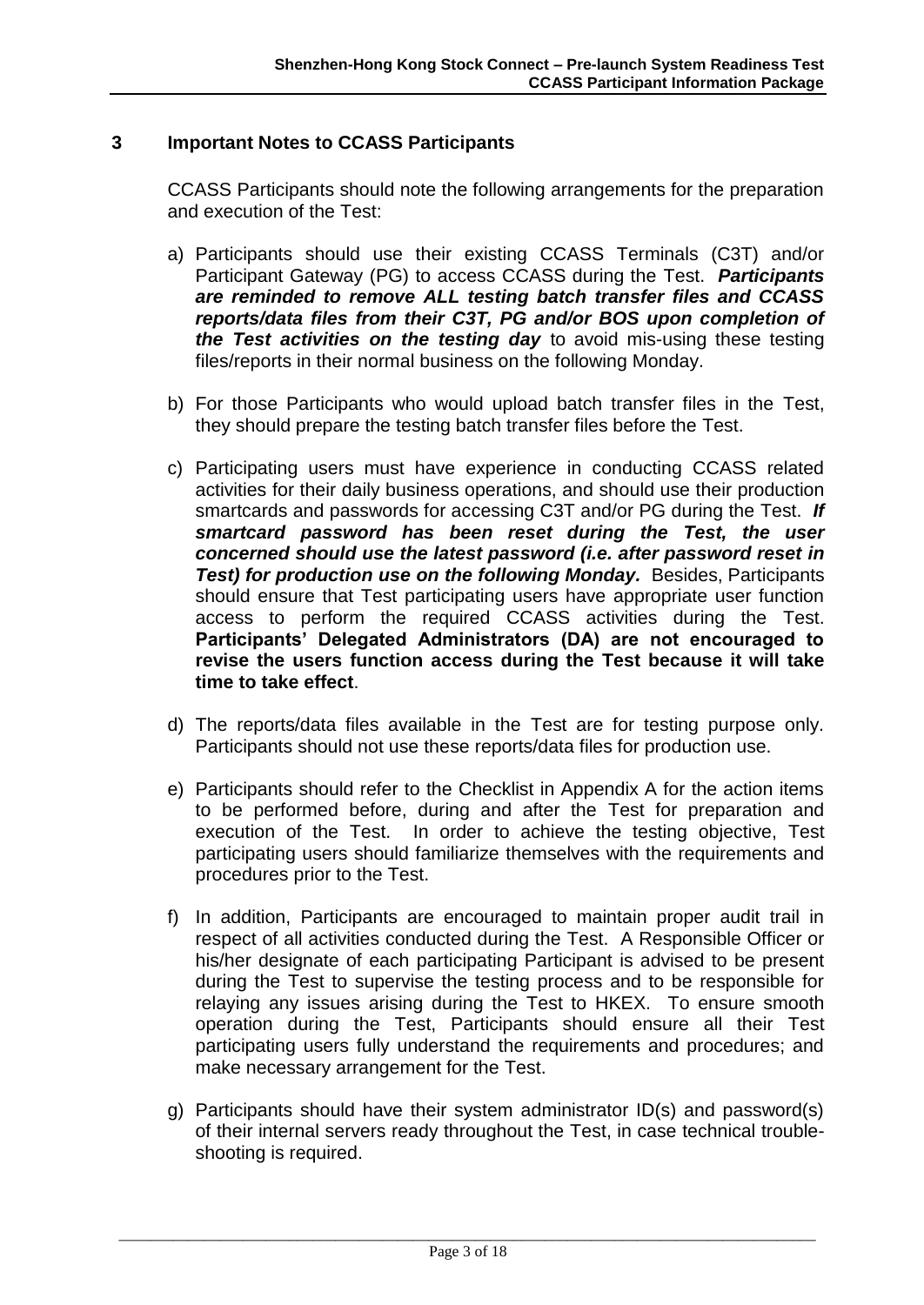#### <span id="page-7-0"></span>**4 Schedule and Arrangement**

#### <span id="page-7-1"></span>**4.1 Overview**

The Test will be held on 3 December 2016 (Saturday). CCASS will capture the Exchange Trades and Northbound Trades executed during the Test. Selective CCASS reports/data files dated 2 December 2016 which show available stock balances of Participants for Hong Kong market and Shanghai A shares market will be made available for download when CCASS online session starts. To simulate real situation on the first business launch day of Shenzhen-Hong Kong Stock Connect, no SZSE stock balances will be created to Participants.

Clearing Participants are requested to coordinate with their trading partners to have trades executed during the Test for clearing and settlement.

#### <span id="page-7-2"></span>**4.2 Schedule and Timetable**

#### *Clearing & Settlement Activities on T Day*

CCASS Participants who are also Exchange Participants are required to refer to the Shenzhen-Hong Kong Stock Connect Exchange Participant Information Package on Pre-launch System Readiness Test for detailed schedule of Trading hours on T Day.

#### **T day**

#### **Execution Date : 3 December 2016 (Saturday) Logical Date : 3 December 2016 (Saturday)**

|                    | 3 December 2016 (simulate T Day)                                                                                                                                   |                                                                                                                                                                  |                                                                                                  |  |  |  |  |
|--------------------|--------------------------------------------------------------------------------------------------------------------------------------------------------------------|------------------------------------------------------------------------------------------------------------------------------------------------------------------|--------------------------------------------------------------------------------------------------|--|--|--|--|
| <b>Time</b>        |                                                                                                                                                                    | <b>CCASS Processing</b>                                                                                                                                          | <b>Remarks / Logical Time</b>                                                                    |  |  |  |  |
| (approx.)          | <b>Hong Kong Stock</b><br><b>Market (HKMK)</b>                                                                                                                     | <b>Shanghai/Shenzhen</b><br><b>A Share Market</b><br>(MAMK/SZMK)                                                                                                 |                                                                                                  |  |  |  |  |
| $11:00 -$<br>15:15 | batch file transfer)                                                                                                                                               |                                                                                                                                                                  | Logon and Online Session (report retrieval, online maintenance activities and                    |  |  |  |  |
| From<br>11:00      | • CCASS online session available<br>Logon to CCASS by using the production<br>smartcard and password via the hyperlink:<br>https://www.ccass.com                   |                                                                                                                                                                  |                                                                                                  |  |  |  |  |
|                    | • Perform report download / printing via<br><b>Report Download function</b><br>• Perform data file download, if applicable, via<br><b>Report Download function</b> | • Before downloading the<br>testing reports/data files,<br>Participants should<br>change the pre-defined<br>"Report Directory" for<br>download of reports / data |                                                                                                  |  |  |  |  |
|                    | Note: T-1 day (dated 2 December 2016)<br>reports / data files are available for<br>download                                                                        |                                                                                                                                                                  | files via "Report Profile<br>Maintenance" function,<br>please refer to Appendix<br>C for details |  |  |  |  |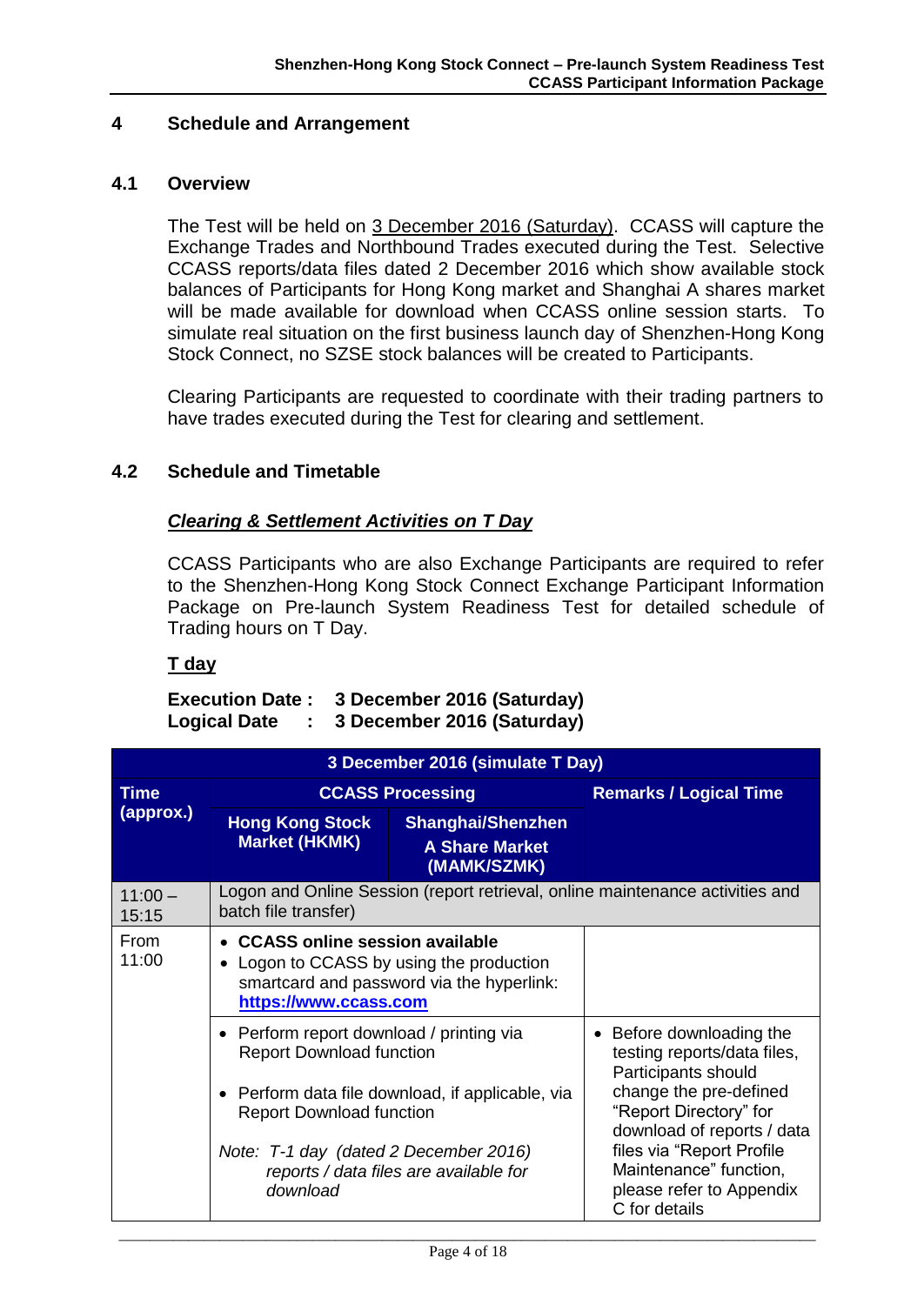|                            | 3 December 2016 (simulate T Day)                                                                                                                                                                                                                                               |                                                                                                                                                                                                                       |                                                                                                                                                                                         |  |  |  |  |
|----------------------------|--------------------------------------------------------------------------------------------------------------------------------------------------------------------------------------------------------------------------------------------------------------------------------|-----------------------------------------------------------------------------------------------------------------------------------------------------------------------------------------------------------------------|-----------------------------------------------------------------------------------------------------------------------------------------------------------------------------------------|--|--|--|--|
| <b>Time</b>                |                                                                                                                                                                                                                                                                                | <b>CCASS Processing</b>                                                                                                                                                                                               | <b>Remarks / Logical Time</b>                                                                                                                                                           |  |  |  |  |
| (approx.)                  | <b>Hong Kong Stock</b><br><b>Market (HKMK)</b>                                                                                                                                                                                                                                 | <b>Shanghai/Shenzhen</b><br><b>A Share Market</b><br>(MAMK/SZMK)                                                                                                                                                      |                                                                                                                                                                                         |  |  |  |  |
|                            |                                                                                                                                                                                                                                                                                |                                                                                                                                                                                                                       | • PG users should avoid<br>mixing up the<br>directory(ies) for receiving<br>the testing reports/data<br>files in the Test from their<br>directory(ies) designated<br>for production use |  |  |  |  |
|                            | • Perform CCASS batch file transfers (SI / ATI<br>/ STI), if applicable<br>Note: File Transmission Date and Batch<br>Transmission Date in respective batch<br>transfer files should be set as the Logical<br>Date, i.e. 3 December 2016<br>• Perform CCASS online transactions | Refer to Appendix B1 for<br>$\bullet$<br>data setup in the Test<br>Refer to Appendix B2 and<br>B3 for suggested<br>functions to be executed,<br>and list of reports/data<br>files to be checked in the<br><b>Test</b> |                                                                                                                                                                                         |  |  |  |  |
| 11:15                      |                                                                                                                                                                                                                                                                                | 3rd SI matching                                                                                                                                                                                                       | 15:00                                                                                                                                                                                   |  |  |  |  |
| 11:20                      | 6 <sup>th</sup> SI matching                                                                                                                                                                                                                                                    |                                                                                                                                                                                                                       | 15:15                                                                                                                                                                                   |  |  |  |  |
|                            | 5 <sup>th</sup> ATI batch validation run                                                                                                                                                                                                                                       |                                                                                                                                                                                                                       | 15:15                                                                                                                                                                                   |  |  |  |  |
| 11:25                      |                                                                                                                                                                                                                                                                                | 4 <sup>th</sup> STI batch validation run                                                                                                                                                                              | 15:30                                                                                                                                                                                   |  |  |  |  |
| $7th$ SI matching<br>11:30 |                                                                                                                                                                                                                                                                                |                                                                                                                                                                                                                       | 15:45                                                                                                                                                                                   |  |  |  |  |
|                            | <b>Final BSR</b>                                                                                                                                                                                                                                                               |                                                                                                                                                                                                                       | 15:45                                                                                                                                                                                   |  |  |  |  |
| 12:30                      |                                                                                                                                                                                                                                                                                | <b>Final Clearing</b><br>Statement (FCS)<br>available                                                                                                                                                                 | 16:00<br><b>Clearing Participants</b><br>prepare funding for CNS<br>position money settlement                                                                                           |  |  |  |  |
| $12:30 -$<br>14:00         |                                                                                                                                                                                                                                                                                | "Cash Prepayment<br><b>Instruction Maintenance</b><br>for China Connect<br>Markets" function<br>available                                                                                                             | $16:00 - 18:00$                                                                                                                                                                         |  |  |  |  |
| $12:30 -$<br>15:00         |                                                                                                                                                                                                                                                                                | "Input DI" function<br>available<br>$(CNS: 12:30 - 14:30;$<br>SI: after 14:30 - 15:00)                                                                                                                                | $CNS: 16:00 - 19:00$<br>SI: after 19:00 - 19:45                                                                                                                                         |  |  |  |  |
| 13:00                      | Generation of<br>16:30<br>broadcast message for<br>estimated Mainland<br><b>Settlement Deposit</b><br>requirement                                                                                                                                                              |                                                                                                                                                                                                                       |                                                                                                                                                                                         |  |  |  |  |
| 13:15                      |                                                                                                                                                                                                                                                                                | 4 <sup>th</sup> SI matching                                                                                                                                                                                           | 17:00                                                                                                                                                                                   |  |  |  |  |
|                            | 8 <sup>th</sup> SI matching                                                                                                                                                                                                                                                    |                                                                                                                                                                                                                       | 17:00                                                                                                                                                                                   |  |  |  |  |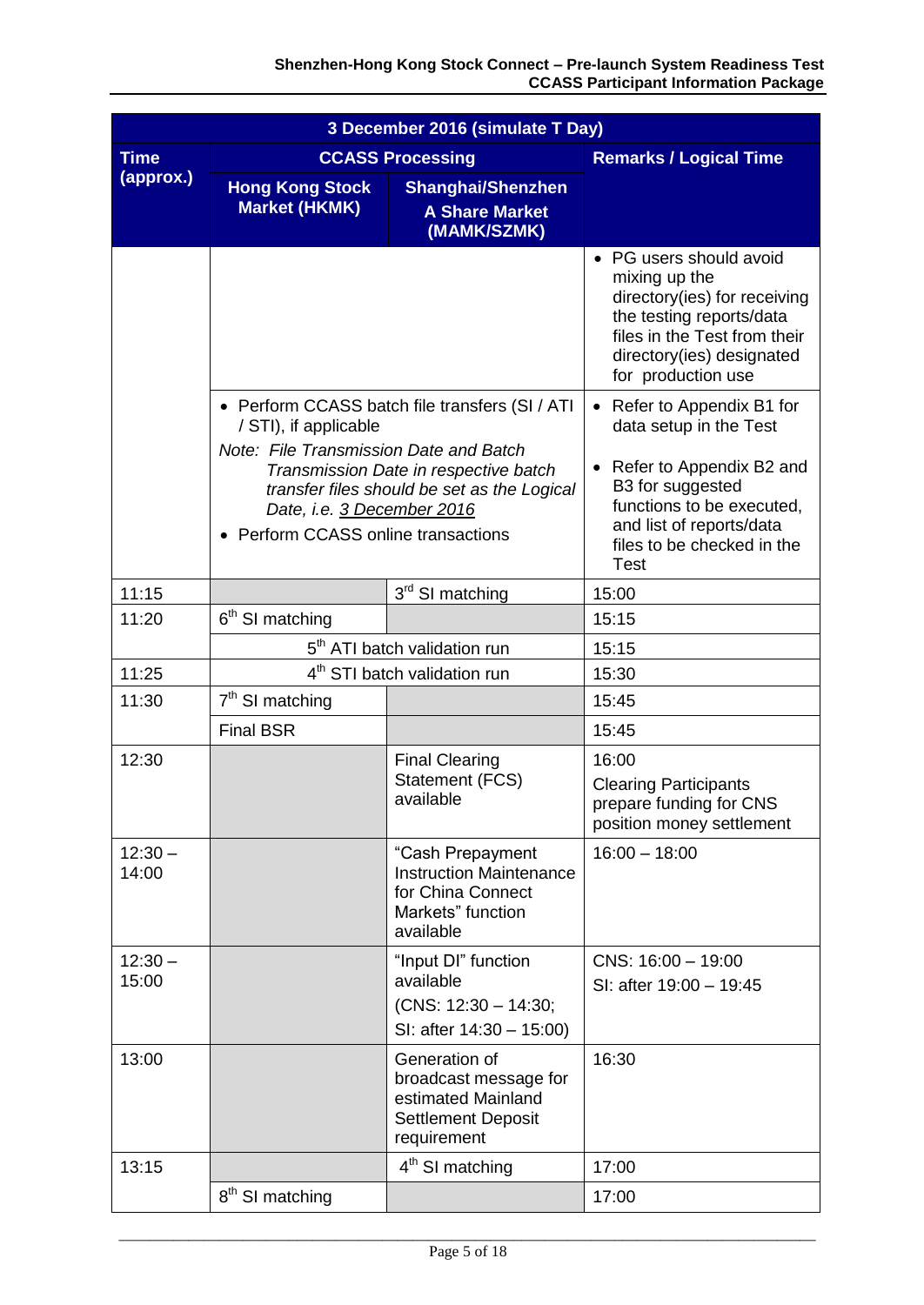|             | 3 December 2016 (simulate T Day)               |                                                                                                               |                                                                                                                                                              |  |  |  |
|-------------|------------------------------------------------|---------------------------------------------------------------------------------------------------------------|--------------------------------------------------------------------------------------------------------------------------------------------------------------|--|--|--|
| <b>Time</b> |                                                | <b>CCASS Processing</b>                                                                                       | <b>Remarks / Logical Time</b>                                                                                                                                |  |  |  |
| (approx.)   | <b>Hong Kong Stock</b><br><b>Market (HKMK)</b> | <b>Shanghai/Shenzhen</b><br><b>A Share Market</b><br>(MAMK/SZMK)                                              |                                                                                                                                                              |  |  |  |
|             |                                                | 6 <sup>th</sup> ATI/5 <sup>th</sup> STI batch validation run                                                  | 17:00                                                                                                                                                        |  |  |  |
| 13:45       |                                                | 5 <sup>th</sup> SI matching                                                                                   | 17:30                                                                                                                                                        |  |  |  |
|             |                                                | $1st$ SI BSR                                                                                                  | 17:30<br>For settlement of SI stock<br>positions from Special<br>Segregated Accounts of<br>Custodian Participants and<br>non-EP GCPs to CCCPs<br>only        |  |  |  |
|             |                                                | 7 <sup>th</sup> ATI/6 <sup>th</sup> STI batch validation run                                                  | 17:30                                                                                                                                                        |  |  |  |
|             |                                                | 1 <sup>st</sup> BSR (for CNS stock<br>positions)                                                              | 17:30                                                                                                                                                        |  |  |  |
| 14:00       | Final SI matching                              |                                                                                                               | 18:00                                                                                                                                                        |  |  |  |
| 14:30       |                                                | 6 <sup>th</sup> SI matching                                                                                   | 19:00                                                                                                                                                        |  |  |  |
|             |                                                | $2nd$ SI BSR                                                                                                  | 19:00<br>For settlement of SI stock<br>positions from Special<br>Segregated Accounts of<br><b>Custodian Participants and</b><br>non-EP GCPs to CCCPs<br>only |  |  |  |
|             |                                                | Final BSR (for CNS<br>stock positions)                                                                        | 19:00                                                                                                                                                        |  |  |  |
| 14:45       |                                                | Calculation and<br>generation of broadcast<br>message and report for<br><b>Mainland Settlement</b><br>Deposit | By 19:30                                                                                                                                                     |  |  |  |
| 15:00       |                                                | Final SI matching                                                                                             | 19:45                                                                                                                                                        |  |  |  |
|             |                                                | Final SI BSR (for<br>settlement of SI stock<br>positions only)                                                | 19:45                                                                                                                                                        |  |  |  |
| 15:10       |                                                | Final ATI/Final STI batch validation run                                                                      | 20:00                                                                                                                                                        |  |  |  |
| 15:15       |                                                | End of Test: Cut-off for online maintenance<br>activities and CCASS online session closes                     | Logout CCASS upon<br>completion of online<br>activities                                                                                                      |  |  |  |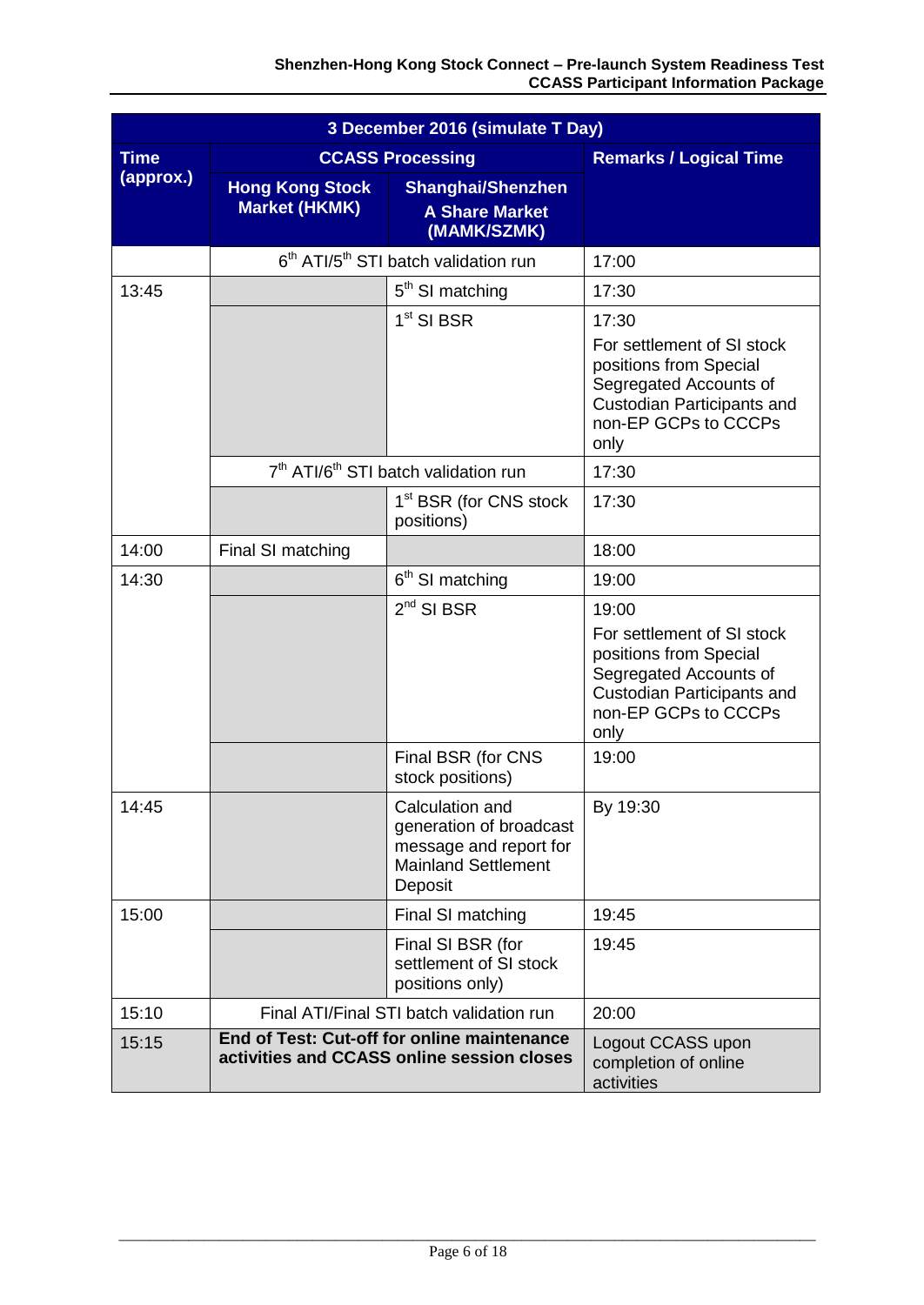#### <span id="page-10-0"></span>**4.3 User Profile Setting & Logon Password**

Participants' user profiles that will be applied to the commencement of the Test will be based on the latest user profiles maintained as of latest production image before the Test, i.e. 2 December 2016 (Friday).

During the Test, Participants' DA are responsible for resetting their participating users' passwords if they are revoked. If smartcard password has been reset during the Test, the user concerned should use the *new* password for production use on the following Monday (i.e. 5 December 2016). DA is reminded to ensure their passwords are workable and not revoked for the Test.

As password reset services will not be provided by HKEX during the Test, DA should keep proper record of their CCASS login passwords as of day-end image of 2 December 2016 (Friday), which will be used in the Test.

#### <span id="page-10-1"></span>**4.4 Test Environment**

The Test environment will be set up with production stock balances of Hong Kong market and Shanghai A shares market as of day-end image of 2 December 2016 (Friday). To simulate the actual situation of the first business launch day of Shenzhen-Hong Kong Stock Connect, no pre-defined Shenzhen A shares stock balances will be provided to Participants.

#### <span id="page-10-2"></span>**4.5 Transactions to be Executed**

On-line sessions will be provided during the Test for Participants to simulate the operations of their BOS and internal processes to examine their readiness in supporting clearing and settlement of A shares market trades or positions. Participants should make reference to their daily operations to plan what type of transactions and/or activities should be covered in the Test. Participants might refer to Appendix B2 for the suggested test script.

#### <span id="page-10-3"></span>**4.6 Report Download**

#### *Reports and/or data files available at the beginning of the Test online session:*

Daily Stock Balance Report (CSESB01) of Hong Kong market (HKMK) and Shanghai A shares market (MAMK) dated 2 December 2016 (Friday) will be available to download by Participants when CCASS online session starts, showing the opening stock balance detail as of the start of Test.

#### *Reports and/or data files available during the Test online session:*

- Batch input control reports;
- Intra-day Mainland Settlement Deposit Payable Reports (Shanghai and Shenzhen); and
- Intra-day settlement related reports.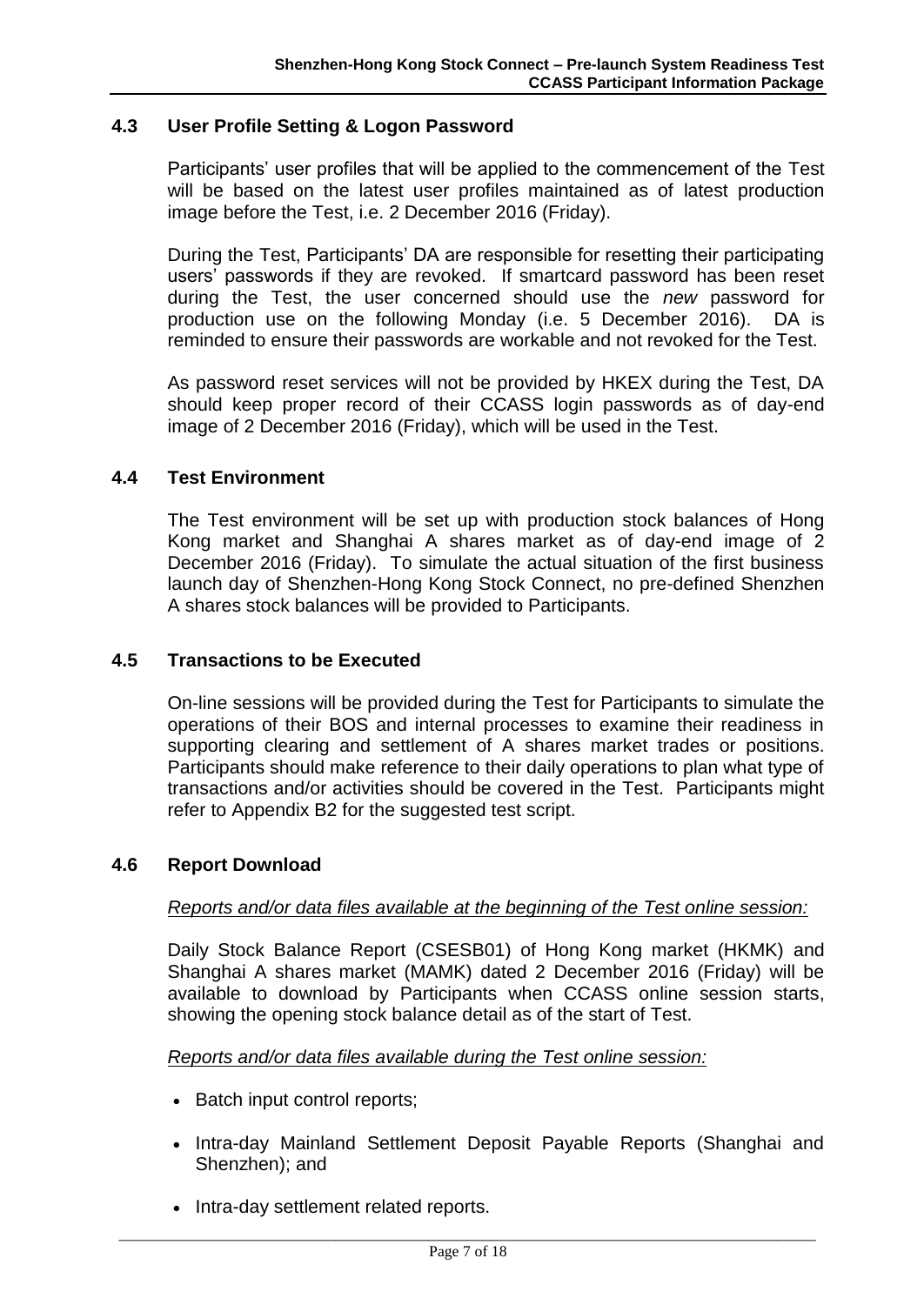Day-end reports will not be available to Participants in the Test.

#### <span id="page-11-0"></span>**4.7 Prior Testing Arrangement**

Participants should ensure their BOS are ready for supporting both Shanghai and Shenzhen A shares markets related transactions.

Participants should create a new directory for changing of "pre-defined" "Report Directory" for downloading of CCASS reports / data files during the Test.

If Participants would use their production BOS to perform the Test, they should ensure that their production BOS data are properly backed up before the Test. Data restore procedures should also be prepared before the Test so that production data can be restored to their production BOS upon completion of the Test. Participants should arrange where appropriate data backup arrangement with their IT support or BOS vendor before the Test, if such procedures are required.

#### <span id="page-11-1"></span>**4.8 Important Reminder for Post Testing Arrangement**

PG users are reminded to clean-up their testing data, (including but not limited to ALL testing batch transfer files and downloaded reports/data files) and ensure their corresponding systems used in the Test are restored, if appropriate, and ready for normal business activities on the following Monday.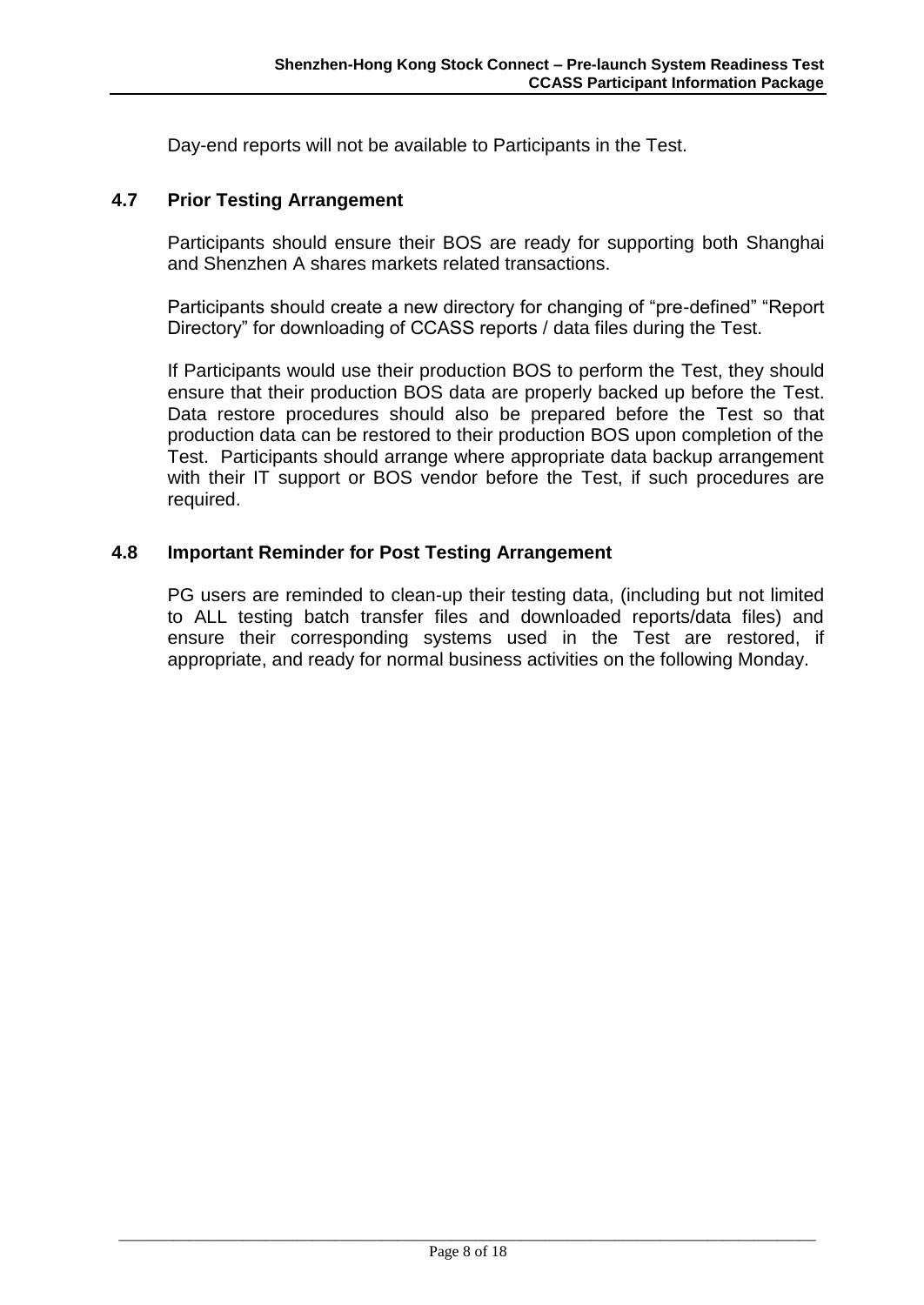#### <span id="page-12-0"></span>**5 Contingency Arrangements for the Test**

#### <span id="page-12-1"></span>**5.1 Typhoon Arrangement**

 In case Typhoon Signal Number 8 or above is hoisted and remained in effect after 7:00 a.m. and before 9:00 a.m., the Test will be cancelled.

In case Typhoon Signal Number 8 or above is hoisted at or after 9:00 a.m., all activities will be terminated 15 minutes thereafter.

#### <span id="page-12-2"></span>**5.2 Rainstorm Arrangement**

In case Black Rainstorm Warning is remained in effect after 7:00 a.m. and before 9:00 a.m., the Test will be cancelled.

#### **In case Black Rainstorm Warning is issued during testing hours**

If the black rainstorm warning is issued after the commencement of Trading Pre-launch System Readiness Test, i.e. after 9:00 a.m., the Test will continue until completion.

#### <span id="page-12-3"></span>**6 Communication Channels**

Participants can call China Connect Hotline at 2979-7123 from 8:30 a.m. on the Test day to confirm whether the Test will be proceeded according to the schedule.

During the Test, HKEX will communicate with Participants via Broadcast Message function of CCASS.

#### <span id="page-12-4"></span>**7 Help Desk**

For any queries about the preparation for the Test and during the Test, Participants can contact the CCASS Hotline at 2979-7123.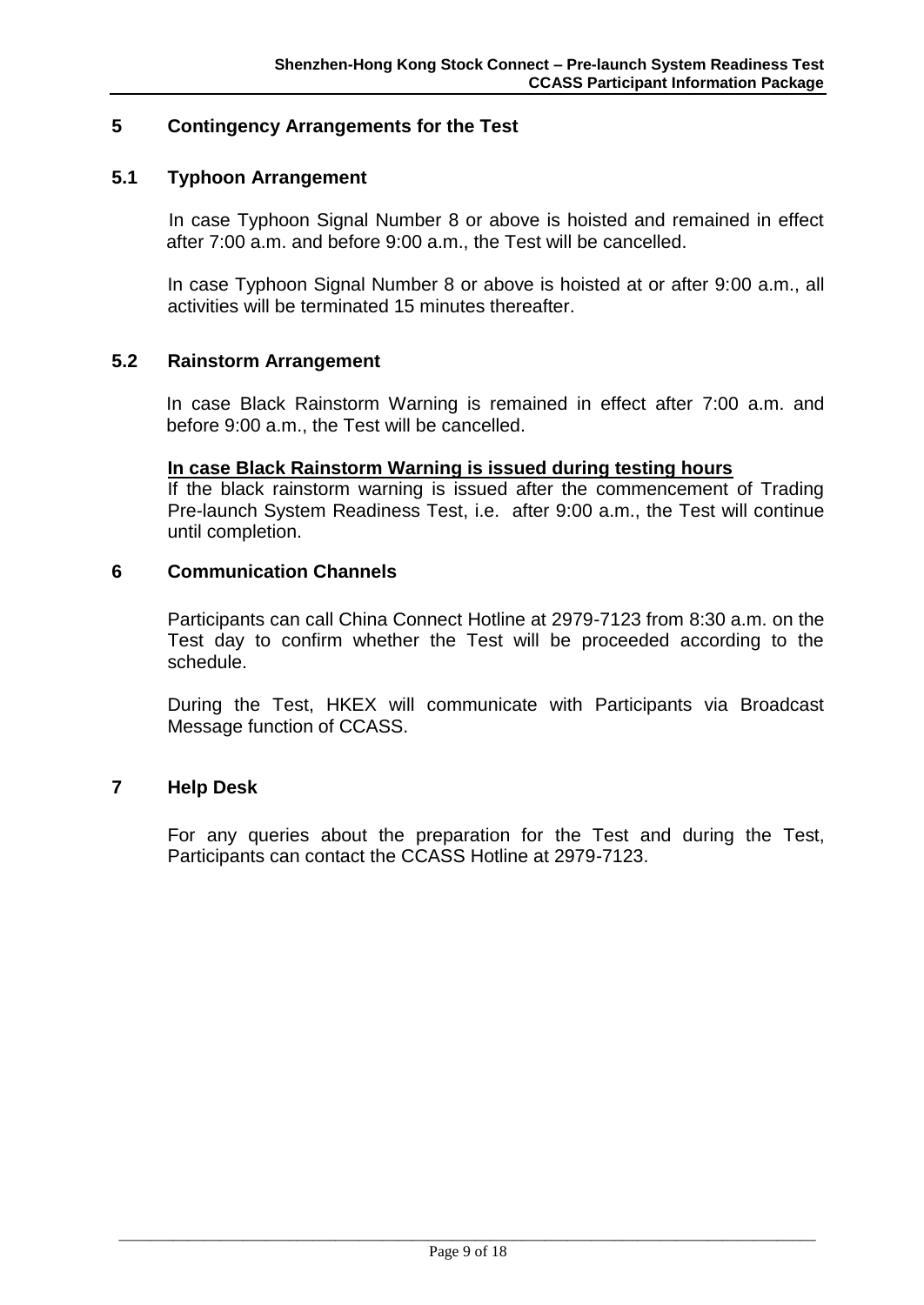#### <span id="page-13-0"></span>**APPENDIX A: Checklist for the Test**

|                | <b>ITEMS TO BE CHECKED</b>                                                                                                                                                                                                                     | ✓ |
|----------------|------------------------------------------------------------------------------------------------------------------------------------------------------------------------------------------------------------------------------------------------|---|
| (A)            | <b>Before Test</b>                                                                                                                                                                                                                             |   |
| 1              | Have you read and understood this document ("Shenzhen-Hong Kong Stock Connect<br>Pre-launch System Readiness Test CCASS Participant Information Package") and the<br>Stock Connect Another Milestone Information Book for Market Participants? |   |
| $\overline{2}$ | Have you passed this document and the Stock Connect Another Milestone Information<br>Book for Market Participants to your IT support or BOS vendor and ensured that they<br>would take follow-up action (if necessary)?                        |   |
| 3              | For CPs, have you coordinated with your trading partners to have trades executed<br>during the Test for clearing and settlement in the Test?                                                                                                   |   |
| 4              | Have you ensured that the participating users have appropriate user function access to<br>perform the required CCASS activities and/or BOS activities during the Test?                                                                         |   |
| 5              | Have you established appropriate procedures to restore your BOS upon completion of<br>the Test and verification control to ensure system readiness for normal business<br>operations on the following Monday?                                  |   |
| 6              | Have you prepared the testing batch transfer file(s) in case you would like to try batch<br>file transfers function in the Test?                                                                                                               |   |
| $\overline{7}$ | Have you created a new directory for downloading the testing CCASS reports/data<br>files during the Test?                                                                                                                                      |   |
| 8              | Have you ensured that the participating users have access to the pre-defined<br>directory(ies), (re point 7 above) to retrieve the downloaded reports/data files during<br>the Test?                                                           |   |
| 9              | Have you arranged IT support with appropriate system administration ID and password<br>during the Test in case there is any technical problem?                                                                                                 |   |
| (B)            | On the Test day before executing test cases                                                                                                                                                                                                    |   |
| $\mathbf{1}$   | Have you backed up the production reports / data files dated 2 and 3 December 2016<br>from the pre-defined report directory(ies) before executing the Test?                                                                                    |   |
| $\overline{2}$ | Have you changed the pre-defined "Report Directory" for testing report/data file<br>download via "Report Profile Maintenance" function? Please refer to Appendix C for<br>details.                                                             |   |
| (C)            | <b>After the Test</b>                                                                                                                                                                                                                          |   |
| 1              | Have you cleaned up or removed the testing batch transfer files or download reports<br>/data files from the production C3T, PG and/or BOS after the Test?                                                                                      |   |
| $\overline{2}$ | Have you restored your BOS and/or PG with the production image and to ensure they<br>are ready for production use on the following Monday?                                                                                                     |   |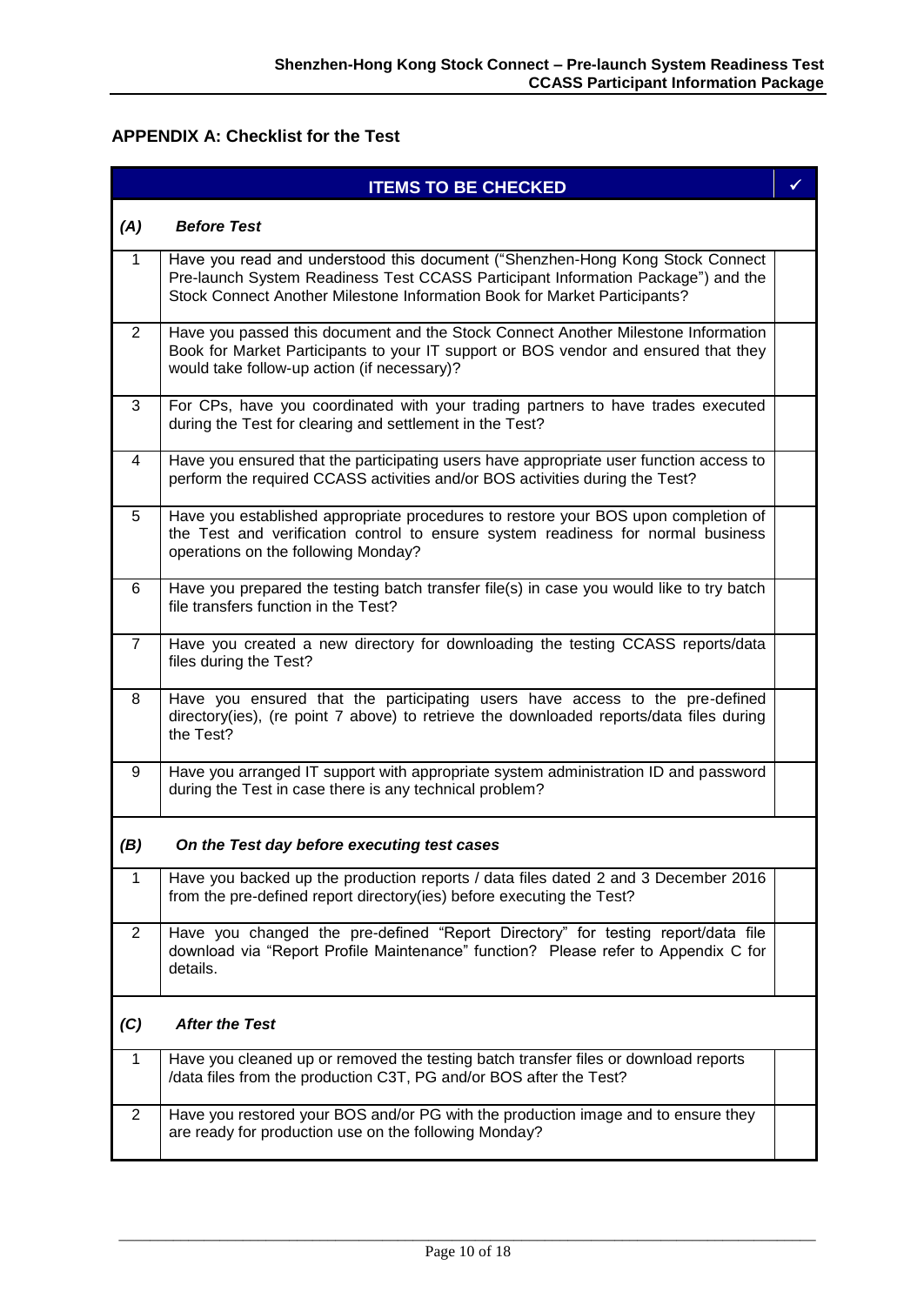#### <span id="page-14-0"></span>**APPENDIX B1: Data Setup for the Test**

#### **(1) Stock Balances**

#### **Hong Kong Stock and Shanghai A Shares**

All Hong-Kong market stocks and Shanghai A shares admitted in the CCASS as of 2 December 2016 will be eligible to be cleared and settled by CCASS during the Test. Hong Kong and Shanghai A shares market stock balances as day-end production image prior to the Test will be available to Participants during the Test.

#### **Shenzhen A Shares**

No Shenzhen A shares stock balances will be allocated to Participants during the Test, in order to simulate the real situation on the first business launch day.

#### **(2) Risk Management Deposit for each China Connect Clearing Participant (CCCP) in Shanghai and Shenzhen A shares markets**

Each CCCP will have the minimum Mainland Security Deposit of CNY 200,000 deposited into its CCMS account with Special-Use type "MCD" (SH MAINLAND SECURITY DEPOSIT).

The 'confirmed amount' of Mainland Settlement Deposit (MSCD) and Mainland Security Deposit (MSTD) (for Shanghai) from production environment will be kept in the testing environment.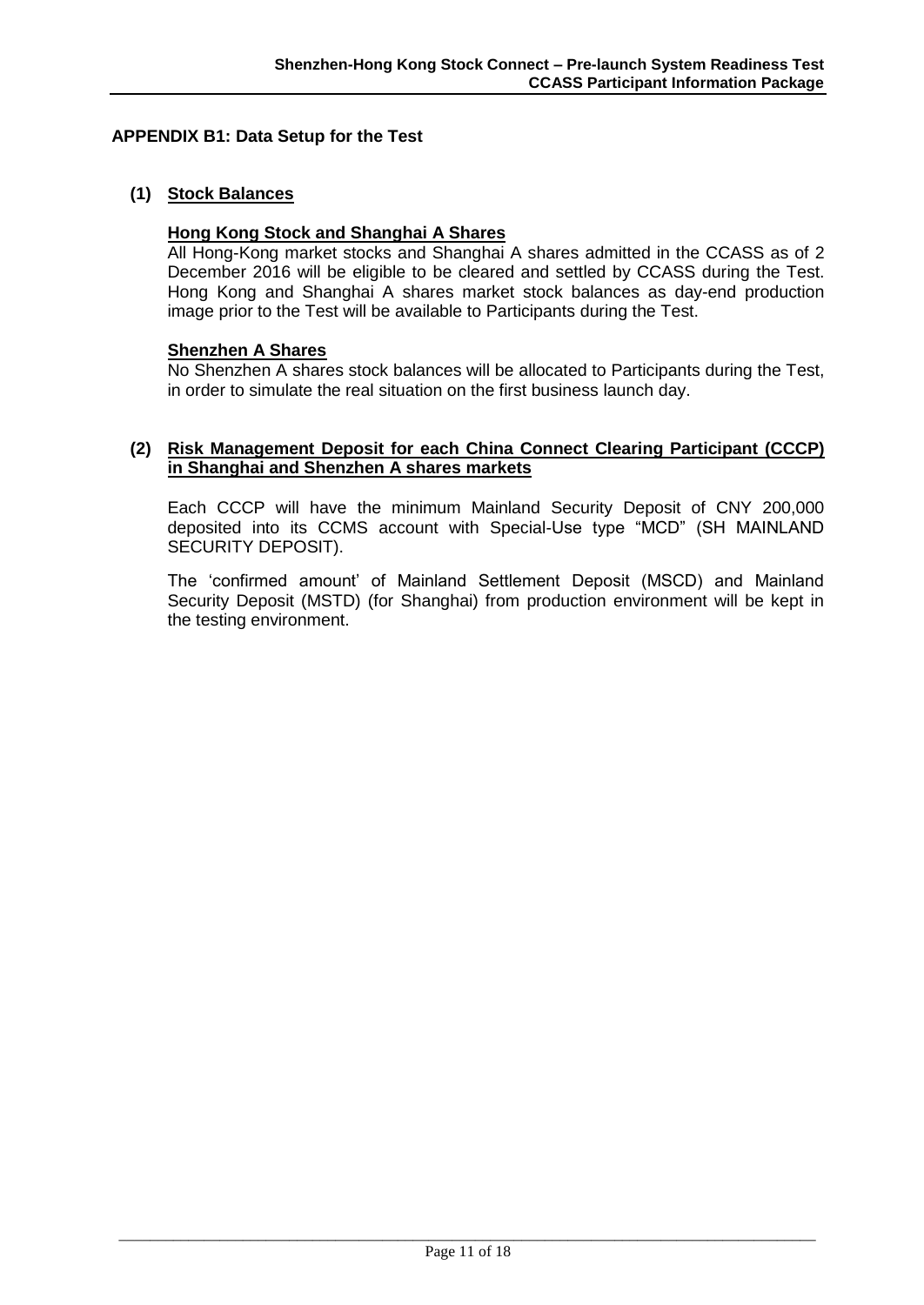#### Execution Date 3 December 2016 (Saturday) Logical Date | 3 December 2016 (Saturday) *(I) Report Download Functions:* Participants will be able to download and verify the reports / data files during CCASS online session. Please refer to Appendix B3 for more details on the reports / data files. *(II) Batch File Transfer Functions:* Participants are encouraged to perform the batch file transfers which are considered as critical business transactions with A shares during the Test online session. Herein below are the relevant batch file transfers for Participants' reference: □ SI Batch File Transfer □ ATI Batch File Transfer □ STI Batch File Transfer Participants should refer to section 4.2 for schedule of different batch processes. (Note: Since no pre-defined A share stock balances will be available to Participants for Shenzhen A shares market, Participants will only have Shenzhen A shares balances after CNS final batch settlement run at around 7 p.m. (logical time) on T day from CNS buy positions for executing the above batch file transfer functions for Shenzhen A shares) *(III) Online Functions:* Participants may perform various online functions which are considered as critical business transactions in relation to A shares during the Test online session. Herein below are some suggested transactions for Participants' reference:- Input ATI/STI Maintain SI Input DI to settle SI stock positions / CNS positions of A shares □ Enquire Stock Account Balance Enquire Stock Account Movement □ Enquire Due/Overdue Positions **Enquire Settlement Activity** Enquire Collateral Account Balance Participants may make use of Enquire Money Position for A shares markets to plan their funding arrangement on T-day & T+1 day: Enquire Money Position / Instructions Functions for CNS money obligation **(i)** upon generation of Final Clearing Statement (around 4:00 p.m. logical time)<sup>1</sup>

#### <span id="page-15-0"></span>**APPENDIX B2: Suggested Executions for the Test**

**Details Scope**

**(ii)**upon completion of Final BSR for CNS stock positions (around 7:00 p.m. logical time) Participants should note the following arrangement for SI/ATI/STI:

 Participants can make use of the Hong Kong market / Shanghai A shares market stock balances as of day end production image of the day prior to the Test in various stock accounts (re Appendix B1(1)) for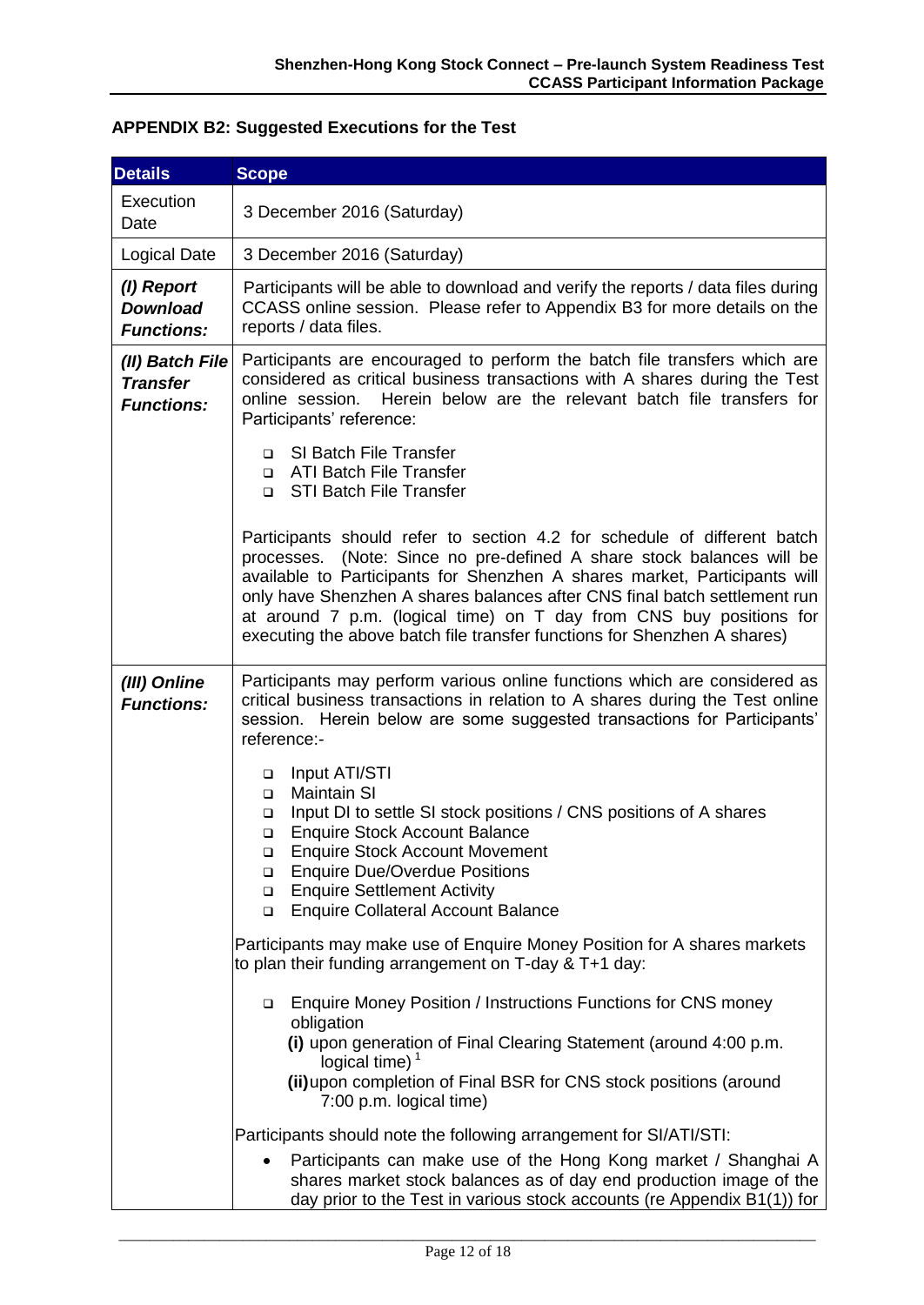| <b>Details</b>                 | <b>Scope</b>                                                                                                                                                                                                                                                                                                                                                                                  |
|--------------------------------|-----------------------------------------------------------------------------------------------------------------------------------------------------------------------------------------------------------------------------------------------------------------------------------------------------------------------------------------------------------------------------------------------|
|                                | maintenance of SI / ATI / STI                                                                                                                                                                                                                                                                                                                                                                 |
|                                | Participants should arrange with other counterparts to match SIs<br>during the Test, as no dummy SI will be created to Participants<br>Participants should note that ad hoc validation will be performed for<br>the SI batch file being uploaded during the Test as of production                                                                                                             |
| (IV) Cash<br><b>Prepayment</b> | CPs who want to perform A shares transfer for T-day position via SI (e.g.<br>transfer A shares to SPSA account of non-EP GCPs or Custodian<br>Participants on T Day) and GCPs who serve more than one EP may need to<br>make cash prepayment from 16:00 to 18:00 (logical time) on T Day via<br>CCASS function "Cash Prepayment Instruction Maintenance for China<br><b>Connect Markets".</b> |
|                                | The total net money positions for Shanghai and Shenzhen markets will be<br>offset against each other to result in one net money position for settlement<br>within HKSCC. CP can make one Cash Prepayment Instruction (if<br>applicable) to release CNS allocated shares for both markets.                                                                                                     |
|                                | When cash prepayments are confirmed by HKSCC, the Money Ledger of<br>the relevant CPs and GCPs will be updated to release the on-hold A shares.<br><b>THE R</b><br>$\sim$ $\sim$ $\sim$                                                                                                                                                                                                       |

<sup>1</sup>Separate broadcast messages will be generated upon posting of CNS money obligation for Shanghai and Shenzhen markets respectively.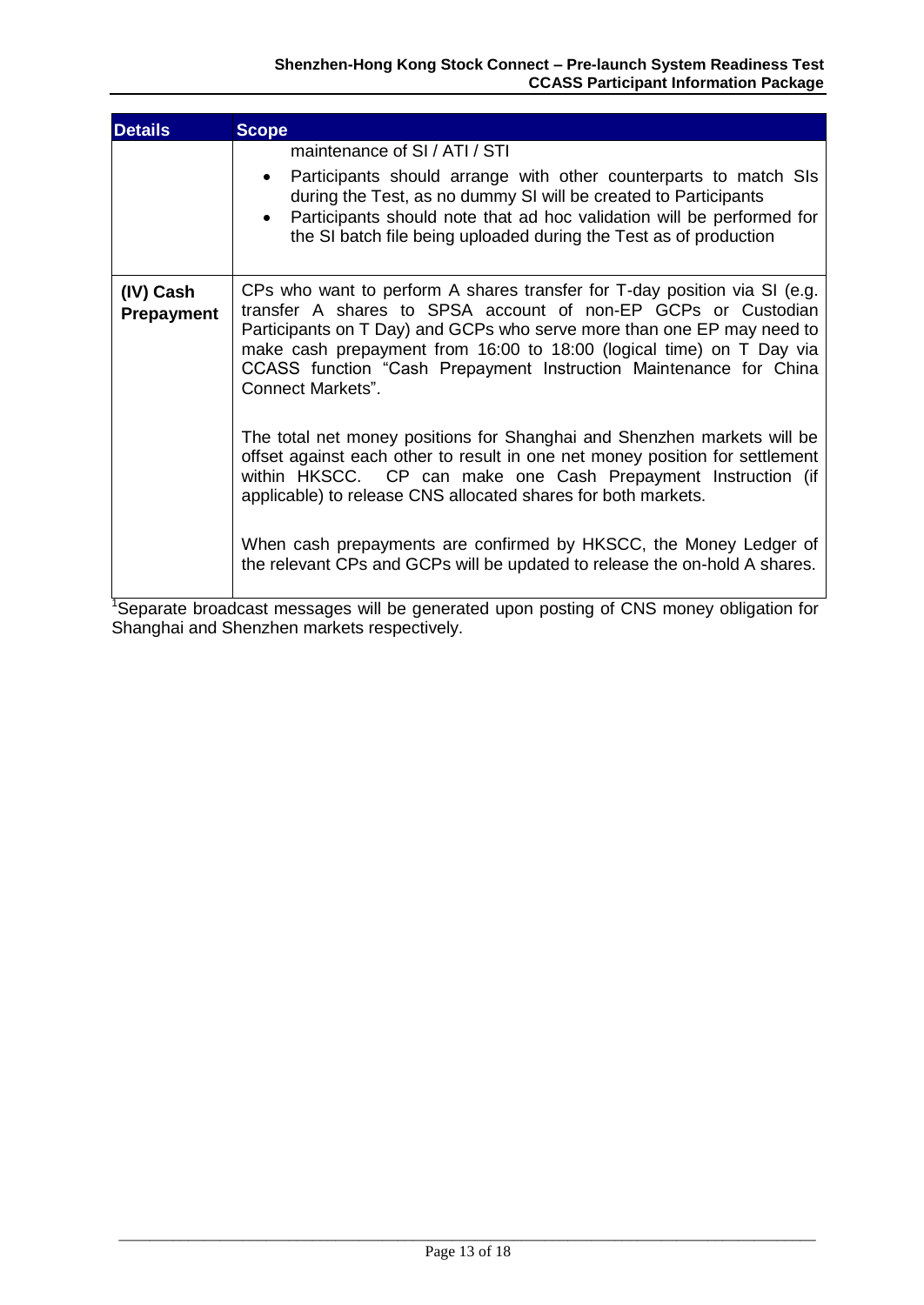#### <span id="page-17-0"></span>**APPENDIX B3: Suggested Reports / Data Files Verification for the Test**

*Available at the beginning of the Test from 11:00 a.m. onwards*

Report Date: 2 December 2016 (Friday)

| <b>Report</b> |                               | <b>A Shares</b><br><b>HK</b><br><b>Markets</b><br><b>Market</b><br>(MAMK &<br>(HKMK)<br>SZMK) |  | <b>Data</b><br>file | <b>Remarks</b>                           |  |
|---------------|-------------------------------|-----------------------------------------------------------------------------------------------|--|---------------------|------------------------------------------|--|
| CSESB01       | Daily Stock Balance<br>Report |                                                                                               |  |                     | Stock balance as of<br>start of the Test |  |

*Available during the online and report retrieval sessions*

Report Date: 3 December 2016 (Saturday)

|                                                  |                                    | <b>Report</b>                                                                             | <b>HK</b><br><b>Market</b><br>(HKMK) | <b>A Shares</b><br><b>Markets</b><br>(MAMK &<br>SZMK) | <b>Global</b><br><b>Market</b><br>(GLOB) | Data file |  |
|--------------------------------------------------|------------------------------------|-------------------------------------------------------------------------------------------|--------------------------------------|-------------------------------------------------------|------------------------------------------|-----------|--|
|                                                  | <b>Batch Input Control Reports</b> |                                                                                           |                                      |                                                       |                                          |           |  |
|                                                  | CCLEI01                            | SI Batch Input Control<br>Report                                                          |                                      |                                                       | Y                                        |           |  |
|                                                  | CSEBA01                            | <b>ATI Batch Input Control</b><br>Report                                                  |                                      |                                                       | Y                                        |           |  |
|                                                  | CSEAT01                            | <b>STI Batch Input Control</b><br>Report                                                  |                                      |                                                       | Y                                        |           |  |
|                                                  |                                    |                                                                                           | Intra-day Reports                    |                                                       |                                          |           |  |
|                                                  | CCLTN04                            | <b>Provisional Clearing</b><br>Statement                                                  | Y                                    |                                                       |                                          | Y         |  |
|                                                  | CCLTN05                            | <b>Final Clearing</b><br>Statement                                                        | Y                                    | Y                                                     |                                          | Y         |  |
| Settlement                                       | CCLTA01                            | <b>Trade File of SPSA</b>                                                                 |                                      | $\overline{Y}$                                        |                                          | Ÿ         |  |
| Related                                          | CCLUS01                            | <b>Unmatched SI Report</b>                                                                | Υ                                    | Y                                                     |                                          | Y         |  |
| Reports                                          | CSESI02                            | Intra-Day ISI/SI Full List                                                                | Y                                    | $\overline{Y}$                                        |                                          | Ÿ         |  |
|                                                  | CSESP04                            | Intra-day Settled<br>Position Report                                                      | Y                                    | Y                                                     |                                          | Y         |  |
|                                                  | CSEMA08                            | <b>Statement of Money</b><br>Ledger                                                       |                                      |                                                       | Y                                        | Y         |  |
|                                                  | CSEMA29<br>CSEMS29<br>CSEMN29      | Settlement Related EPI<br>Listing                                                         |                                      |                                                       | Υ                                        |           |  |
|                                                  | CSESP01                            | <b>Settled Position Report</b>                                                            | Υ                                    | Y                                                     |                                          | Υ         |  |
|                                                  | CSEMP04                            | <b>CCASS Funding</b><br><b>Projection Report (Night</b><br>Settlement) for<br>Participant |                                      |                                                       | Υ                                        |           |  |
|                                                  | Intra-day Report                   |                                                                                           |                                      |                                                       |                                          |           |  |
| <b>Risk</b><br>Manageme<br>nt Related<br>Reports | CRMSD07                            | Intra-day Mainland<br><b>Settlement Deposit</b><br>Payable Report<br>(Shanghai)           |                                      | Y                                                     |                                          |           |  |
|                                                  | CRMSD09                            | Intra-day Mainland<br><b>Settlement Deposit</b><br>Payable Report<br>(Shenzhen)           |                                      | Y                                                     |                                          |           |  |
|                                                  | CRMSD01                            | <b>Mainland Settlement</b><br>Deposit Payable Report                                      |                                      | Y                                                     |                                          |           |  |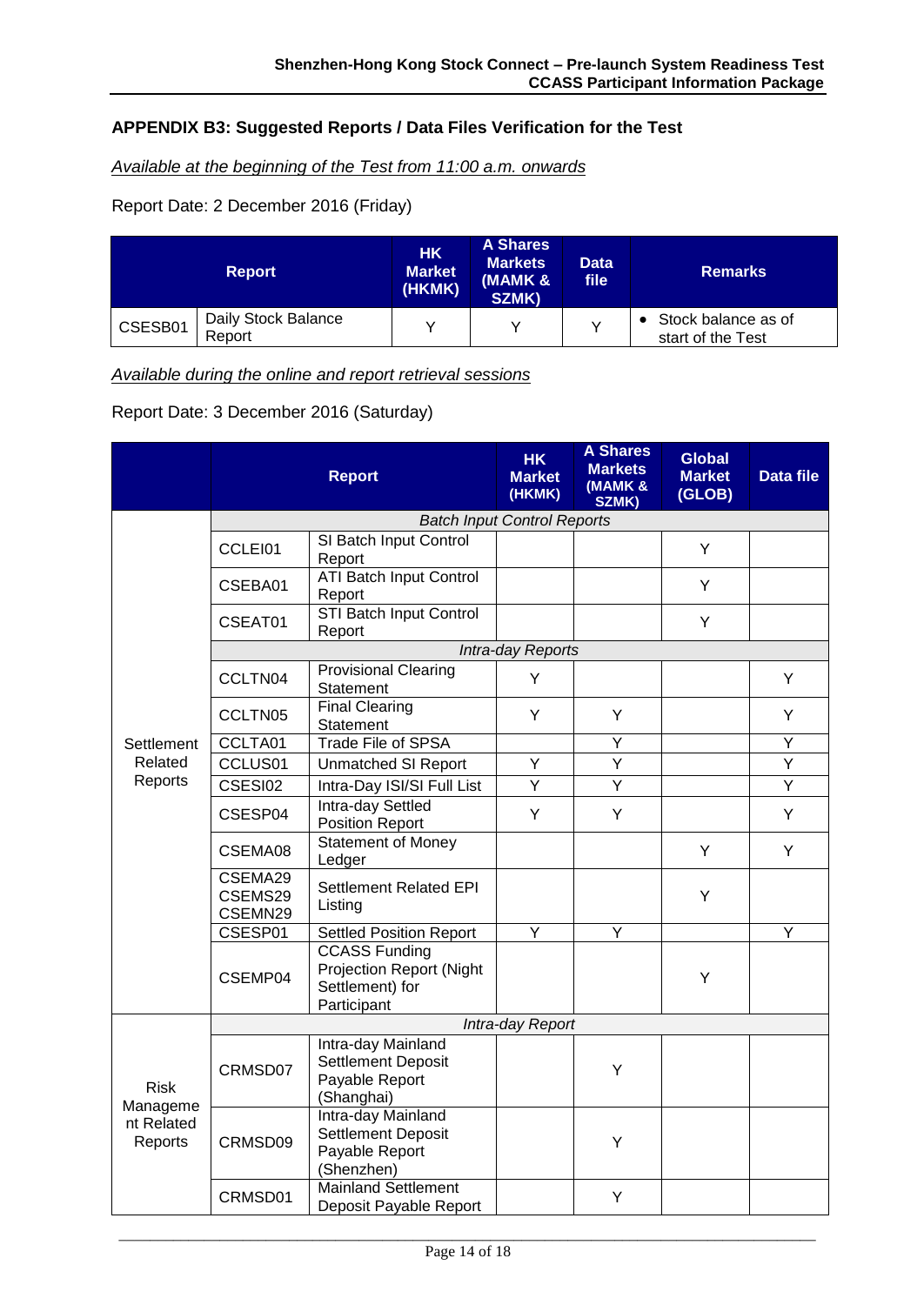|         | <b>Report</b>                                                      | <b>HK</b><br><b>Market</b><br>(HKMK) | <b>A Shares</b><br><b>Markets</b><br>(MAMK &<br>SZMK) | <b>Global</b><br><b>Market</b><br>(GLOB) | Data file |
|---------|--------------------------------------------------------------------|--------------------------------------|-------------------------------------------------------|------------------------------------------|-----------|
|         | (Shanghai)                                                         |                                      |                                                       |                                          |           |
| CRMSD04 | <b>Mainland Settlement</b><br>Deposit Payable Report<br>(Shenzhen) |                                      |                                                       |                                          |           |

Day-end reports will not be available to Participants in the Test.

#### *Remarks :*

*The contents of reports are testing data only they should only be used solely for testing purposes during the Test.*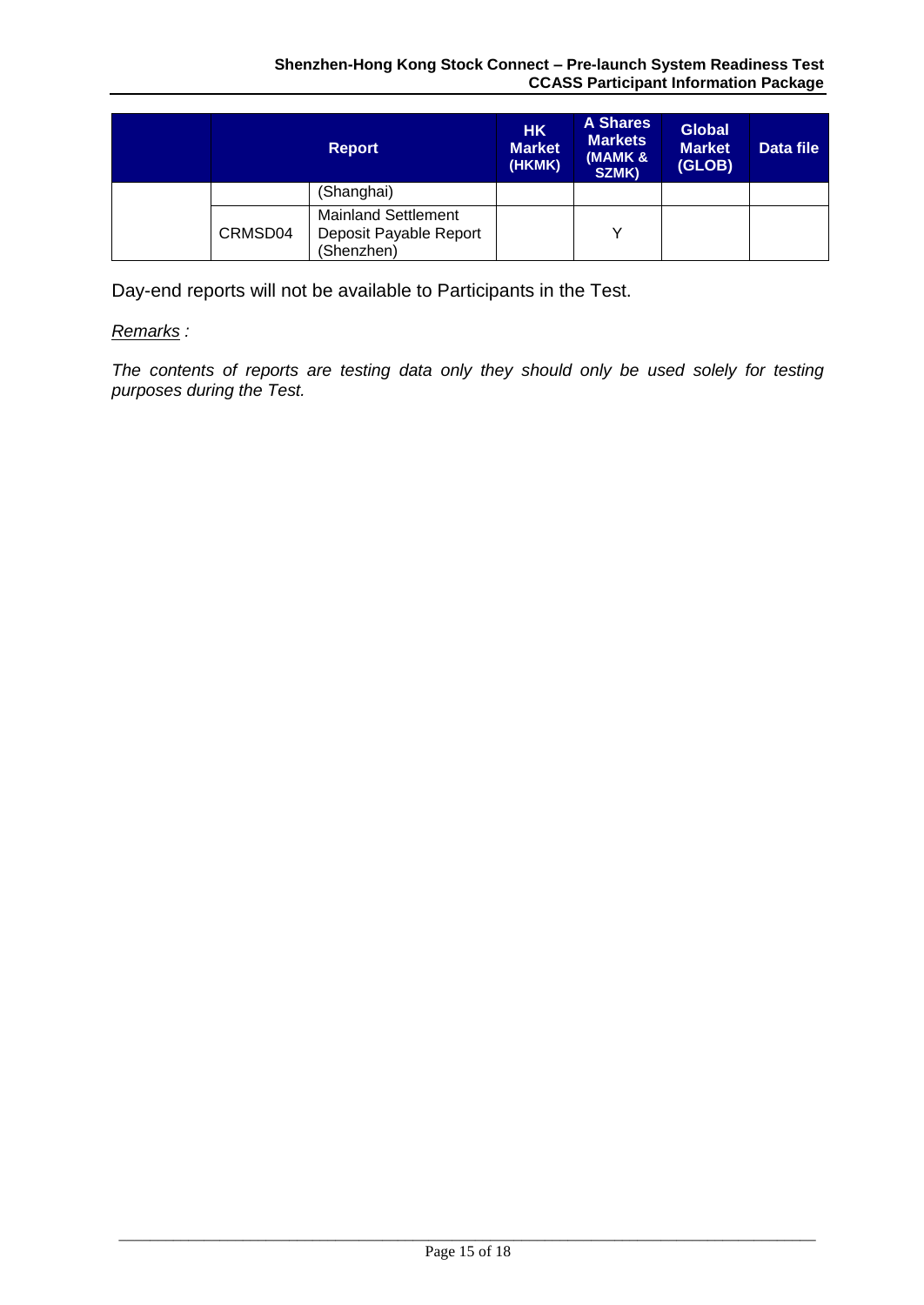#### <span id="page-19-0"></span>**APPENDIX C : Procedures to change the pre-defined "Report Directory" for download of testing CCASS reports and date files via "Report Profile Maintenance" function**

- 1. Logon to CCASS and select "Report Profile Maintenance" function (available to user with function group C only)
- 2. Select "GLOB" at the Market data field, then click the Submit button.

| <b>HKEX</b><br>香港交易所                                                                                   |                                          |                                             |                                                    |                                           |                                        |
|--------------------------------------------------------------------------------------------------------|------------------------------------------|---------------------------------------------|----------------------------------------------------|-------------------------------------------|----------------------------------------|
| <b>General Enquiries</b><br>Eng Settlement Act / Status<br>Mtn Stk Segregated A/C with<br>Stm Sev(SSA) | <b>Report Profile Maintenance</b>        | Site Map<br><b>Announcement Information</b> | <b>Broadcast Message</b><br><b>Change Password</b> | <b>Report Download</b><br>Print<br>Logout | C00003ST<br>RPRF 01<br>14-Sep-16 16:59 |
| Mtn SSA Bank A/C                                                                                       | <b>Report Profile Maintenance Prompt</b> |                                             |                                                    |                                           |                                        |
| <b>Delivery Instruction (DI)</b>                                                                       |                                          | GLOB<br>$\check{ }$                         |                                                    |                                           |                                        |
| A/C Transfer Instr (ATI)                                                                               | Market:                                  |                                             |                                                    |                                           |                                        |
| Stk Seg A/C Transfer Instr(STI)                                                                        | Participant ID:                          | C00003                                      |                                                    |                                           |                                        |
| Maintain Inter-counter Trf/Conv                                                                        |                                          | Refresh<br>Submit                           |                                                    |                                           | Help                                   |
| Instr                                                                                                  |                                          |                                             |                                                    |                                           |                                        |
| Settlement Instruction (SI)                                                                            |                                          |                                             |                                                    |                                           |                                        |
| <b>Hide Unmatched SI Content</b>                                                                       |                                          |                                             |                                                    |                                           |                                        |
| <b>Cpty List</b>                                                                                       |                                          |                                             |                                                    |                                           |                                        |
| Investor Stm Instr (ISI)                                                                               |                                          |                                             |                                                    |                                           |                                        |
| ISI (With Affirm) Cpty List                                                                            |                                          |                                             |                                                    |                                           |                                        |
| ISI (W/O Affirm) Cpty List                                                                             |                                          |                                             |                                                    |                                           |                                        |
| <b>Payment Instruction</b>                                                                             |                                          |                                             |                                                    |                                           |                                        |
| <b>Cash Prepayment (HK)</b>                                                                            |                                          |                                             |                                                    |                                           |                                        |
| <b>Cash Prepayment (China</b>                                                                          |                                          |                                             |                                                    |                                           |                                        |
| Connect)                                                                                               |                                          |                                             |                                                    |                                           |                                        |
| Mtn Cash Pre-pmt/TSF Pmt<br><b>Standing Instr</b>                                                      |                                          |                                             |                                                    |                                           |                                        |
| <b>Maintain RMB Conversion</b>                                                                         |                                          |                                             |                                                    |                                           |                                        |
| <b>Request</b>                                                                                         |                                          |                                             |                                                    |                                           |                                        |
| <b>Maintain Stock Release</b>                                                                          |                                          |                                             |                                                    |                                           |                                        |
| <b>Request</b>                                                                                         |                                          |                                             |                                                    |                                           |                                        |
| <b>Maintain TSF Earmarking</b>                                                                         |                                          |                                             |                                                    |                                           |                                        |
| Obligation                                                                                             |                                          |                                             |                                                    |                                           |                                        |
| <b>Maintain Cash Prepmt</b><br>Received for IPI                                                        |                                          |                                             |                                                    |                                           |                                        |
| <b>Stock Borrowing / Lending</b>                                                                       |                                          |                                             |                                                    |                                           |                                        |
| <b>SBL Bulletin Board</b>                                                                              |                                          |                                             |                                                    |                                           |                                        |
|                                                                                                        |                                          |                                             |                                                    |                                           |                                        |
| Login Withdrawal Order<br><b>Election Instruction</b>                                                  |                                          |                                             |                                                    |                                           |                                        |
| <b>Subscription Instruction</b>                                                                        |                                          |                                             |                                                    |                                           |                                        |
| <b>Corp Voting Instruction</b>                                                                         |                                          |                                             |                                                    |                                           |                                        |
| <b>EIPO Application</b>                                                                                |                                          |                                             |                                                    |                                           |                                        |
| <b>Maintain EIPO Confirmation</b>                                                                      |                                          |                                             |                                                    |                                           |                                        |

3. Enter the directories for downloading of reports / data files for the Test.

(e.g. for downloading reports and **X:\SSMR\ONLINE\IMG\** for downloading data files), then click the "Change" button.

*Please ensure you have* 

- *(i) created the new directory(ies), if necessary, before changing the pre-defined "Report Directory" for downloading testing CCASS reports and data files during the Test; and*
- *(ii) access to the pre-defined directory(ies) to retrieve the downloaded testing CCASS reports / data files during the Test.*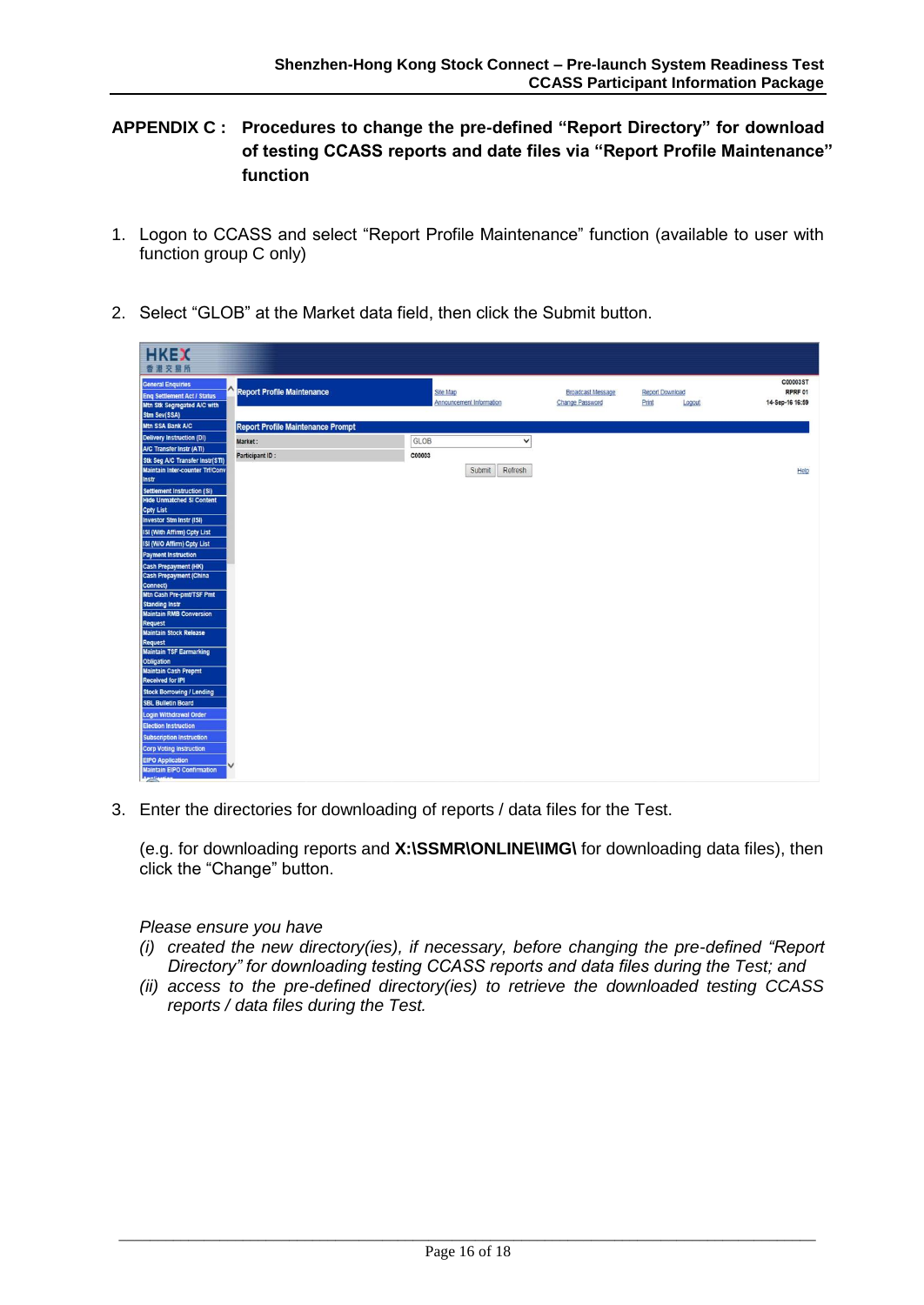| <b>HKEX</b>                                                    |                                          |           |                                                         |                                 |                               |                 |
|----------------------------------------------------------------|------------------------------------------|-----------|---------------------------------------------------------|---------------------------------|-------------------------------|-----------------|
| 香港交易所                                                          |                                          |           |                                                         |                                 |                               |                 |
| <b>General Enquiries</b>                                       |                                          |           |                                                         |                                 |                               | C00003ST        |
| <b>Eng Settlement Act / Status</b>                             | <b>Report Profile Maintenance</b>        |           | Site Map                                                | <b>Broadcast Message</b>        | Report Download               | RPRF 02         |
| Mtn Stk Segregated A/C with<br>Stm Sev(SSA)                    |                                          |           | Announcement Information                                | <b>Change Password</b>          | Print<br>Logout               | 14-Sep-16 17:03 |
| Mtn SSA Bank A/C                                               | <b>Report Profile Maintenance Detail</b> |           |                                                         |                                 |                               |                 |
| Delivery Instruction (DI)                                      | Market: GLOB                             |           |                                                         |                                 |                               |                 |
| <b>AIC Transfer Instr (ATI)</b>                                |                                          |           |                                                         |                                 |                               |                 |
| Stk Seg A/C Transfer Instr(STI)                                | <b>Overnight Report Profile:</b>         |           | <b>Overnight Report Distribution Subscription Flag.</b> |                                 |                               |                 |
| Maintain Inter-counter Trf/Conv<br>Instr                       | <b>Report Name</b>                       | Report ID | Data Image To File                                      | <b>Report Text To File</b>      | <b>Report Text To Printer</b> | Filename        |
| Settlement Instruction (SI)                                    | CORP CMN EVT L                           | CCJCC12   | $\overline{\mathsf{v}}$                                 | $\overline{\blacktriangledown}$ | 0                             | CCJCC12         |
| <b>Hide Unmatched SI Content</b>                               | <b>RCP MASTER ACT</b>                    | CCJCC13   | E.                                                      | $\overline{\checkmark}$         | о                             | CCJCC13         |
| <b>Cpty List</b><br><b>Investor Strn Instr (ISI)</b>           | EVT RCP LST AC                           | CCJCC14   | B                                                       | $\overline{\mathsf{v}}$         | $\Box$                        | CCJCC14         |
| <b>ISI (With Affirm) Cpty List</b>                             | <b>SSA MASTER LIS</b>                    | CCSSG01   | $\overline{\checkmark}$                                 | $\overline{\checkmark}$         | □                             | CCSSG01         |
| ISI (W/O Affirm) Cpty List                                     | NEW ISSUE ACTI                           | CEPAA01   | $\overline{\mathbf{v}}$                                 | $\overline{\mathbf{v}}$         | $\Box$                        | CEPAA01         |
| <b>Payment Instruction</b>                                     | <b>CASH PREPYMT</b>                      | CSECP03   |                                                         |                                 |                               |                 |
| Cash Prepayment (HK)<br><b>Cash Prepayment (China</b>          |                                          |           | E                                                       | $\overline{\checkmark}$         | Ω                             | CSECP03         |
| Connect)                                                       | <b>DDI/DCI/EPI SU</b>                    | CSEMN28   | O                                                       | $\overline{\mathbf{v}}$         | □                             | CSEMN28         |
| Mtn Cash Pre-pmt/TSF Pmt<br><b>Standing Instr</b>              | STM REL EPILS                            | CSEMN29   | $\blacktriangledown$                                    | $\overline{\mathbf{v}}$         | □                             | CSEMN29         |
| <b>Maintain RMB Conversion</b>                                 | <b>MONEY LIG STMT</b>                    | CSEMS08   | $\overline{\checkmark}$                                 | $\overline{\mathsf{v}}$         | O                             | CSEMS08         |
| Request<br><b>Maintain Stock Release</b>                       | <b>DDI/DCI/EPI SU</b>                    | C.SEMS28  | 圓                                                       | $\overline{\mathbf{v}}$         | □                             | CSEMS28         |
| <b>Request</b><br><b>Maintain TSF Earmarking</b>               | STM REL EPILS                            | CSEMS29   | $\overline{\checkmark}$                                 | $\overline{\checkmark}$         | $\Box$                        | CSEMS29         |
| <b>Obligation</b>                                              | PYMT INSTRACT                            | CSEP101   | O                                                       | $\overline{\textbf{v}}$         | □                             | CSEPI01         |
| <b>Maintain Cash Prepmt</b><br><b>Received for IPI</b>         | <b>TSF EXCPTN RPT</b>                    | CSETF13   |                                                         | <b>D</b>                        | п                             | CSETF13         |
| <b>Stock Borrowing / Lending</b>                               |                                          |           |                                                         |                                 |                               |                 |
| <b>SBL Bulletin Board</b>                                      | <b>Report Directory:</b>                 |           |                                                         |                                 |                               |                 |
| Login Withdrawal Order                                         | Directory for Online Report Text:        |           | C:\C3T\ONLINE\RMF\                                      |                                 |                               |                 |
| <b>Election Instruction</b><br><b>Subscription Instruction</b> | Directory for Online Data Images :       |           | C:\C3T\ONLINE\IMG\                                      |                                 |                               |                 |
| <b>Corp Voting Instruction</b>                                 | Directory for Overnight Report Text:     |           | C:\C3T\ONRD\RMF\                                        |                                 |                               |                 |
| <b>EIPO Application</b>                                        |                                          |           |                                                         |                                 |                               |                 |
| <b>Maintain EIPO Confirmation</b>                              | Directory for Overnight Data Images :    |           | C:\C3T\ONRD\IMG\                                        |                                 |                               |                 |
| <b>Application</b><br><b>Tender Instruction</b>                |                                          |           |                                                         |                                 |                               |                 |
| Maintain Unit Order - Creation                                 |                                          |           | Change                                                  | Refresh                         |                               | Back Help       |
| Maintain Unit Order -                                          |                                          |           |                                                         |                                 |                               |                 |
| Redemption                                                     |                                          |           |                                                         |                                 |                               |                 |
| <b>Corp Communication</b>                                      |                                          |           |                                                         |                                 |                               |                 |
| <b>Upload Batch File</b>                                       |                                          |           |                                                         |                                 |                               |                 |

### a. Sample screen with Report Directory(ies) defaulted by CCASS

Enquire Collateral Account<br>Balance<br>Enquire Collateral Inventory<br>Mtn Currency Exchange Rate